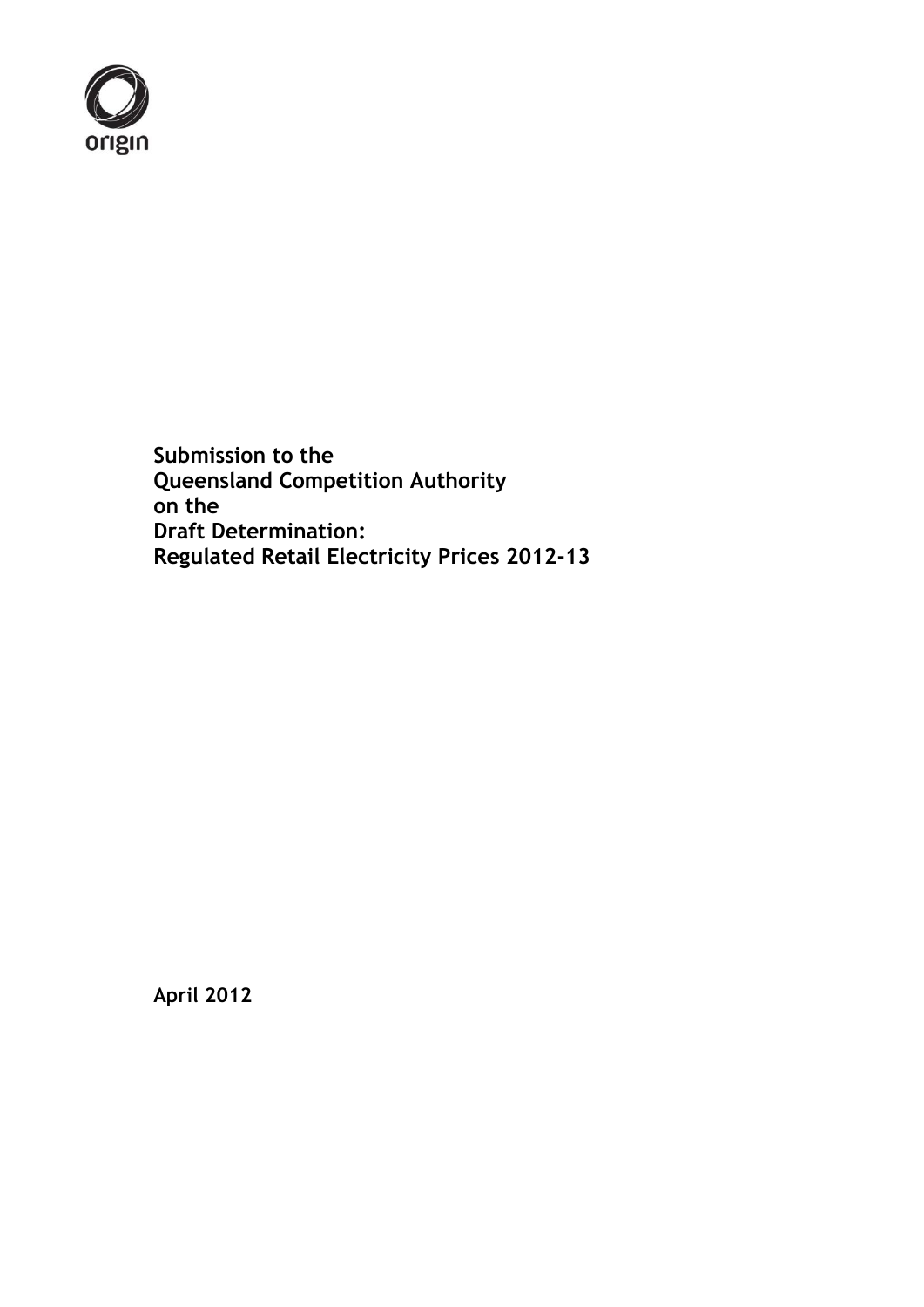# **Contents**

| 1. |                                                           |                                                           |  |  |  |
|----|-----------------------------------------------------------|-----------------------------------------------------------|--|--|--|
| 2. |                                                           |                                                           |  |  |  |
|    | 2.1<br>2.1.1<br>2.1.2                                     | Approach to Estimating Wholesale Energy Cost 4            |  |  |  |
|    | 2.2<br>2.2.1<br>2.2.2<br>2.2.3<br>2.2.4<br>2.2.5<br>2.2.6 | ACIL's Modelling of Energy Purchase Cost 7                |  |  |  |
|    | 2.3<br>2.4                                                |                                                           |  |  |  |
|    | 2.5<br>2.5.1<br>2.5.2<br>2.5.3<br>2.5.4                   | NEM participation fees and ancillary services charges  14 |  |  |  |
| 3. |                                                           |                                                           |  |  |  |
| 4. |                                                           |                                                           |  |  |  |
| 5. | Competition, Transitional and Other Issues  19            |                                                           |  |  |  |
|    | 5.1                                                       |                                                           |  |  |  |
|    | 5.2                                                       |                                                           |  |  |  |
|    | 5.3                                                       |                                                           |  |  |  |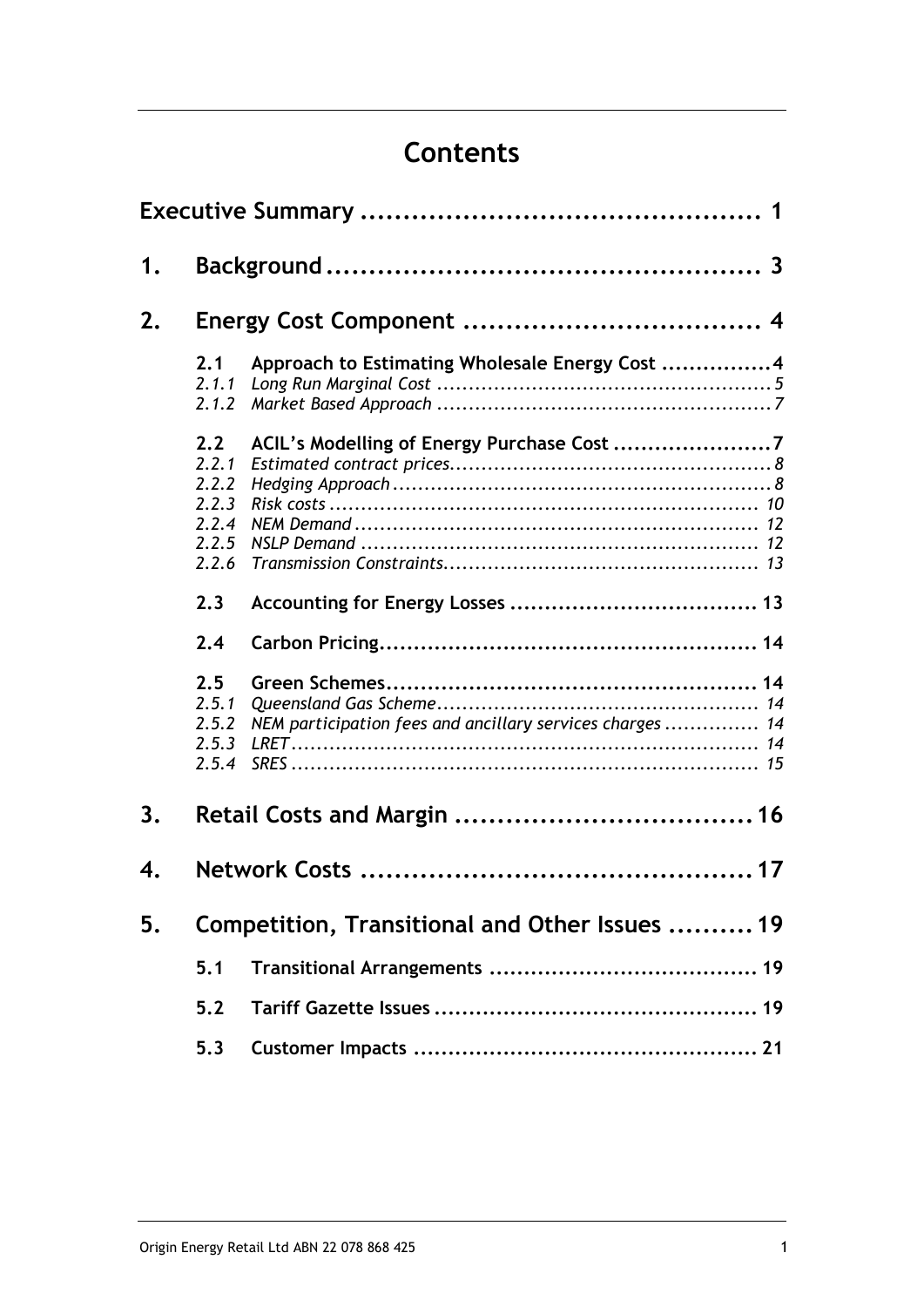## <span id="page-2-0"></span>**Executive Summary**

Origin Energy (Origin) appreciates the opportunity to respond to the *Draft Determination: Regulated Retail Electricity Prices 2012-13* (Draft Decision) issued by the Queensland Competition Authority (QCA) and the accompanying expert report by ACIL Tasman (ACIL).

Origin has reviewed the Draft Decision and is encouraged that the QCA has, to a large degree, accepted Origin's proposals and set a framework that attempts to:

- reform retail electricity tariffs by moving them toward a cost reflective platform and removing many of the expensive cross subsidies that have existed for years;
- ensure pass through of relevant network tariffs, including the use of Ergon Energy's network tariffs to determine retail tariffs for large customers in its distribution area;
- provide for the pass through of the cost of carbon on wholesale energy prices;
- recognise retailers' cost of doing business through a benchmark which incorporates customer acquisition and retention costs;
- allow for an appropriate retail margin; and
- provide for competition in the retail market by including an allowance for headroom.

Regrettably, however, all the forward steps reflected in the Draft Decision have been grossly undermined because the methodology fails to recognise how the Queensland energy market operates in practice, and thus does not incorporate a realistic allowance for the cost of purchasing energy in Queensland and the associated issue of managing risk.

The QCA draft report fails to recognise that retailers will seek to enter into long term arrangements outside of the contract market to mitigate the financial exposure of being unable to fully contract positions. This is accomplished through generation and power purchasing agreements (PPAs) and, as set out below, provides a number of important ultimate benefits to electricity consumers. This represents a significant proportion of the actual cost of supplying electricity in Queensland.

Simply put, the Energy Cost allowance estimated is not sufficient to cover the actual cost of retailers supplying energy to Queensland customers as it fails to recognise the true cost of hedging the Queensland mass market load and, thus, fails to recognise this significant – and necessary – cost of a retailer's operations.

The energy cost is a key component of the Draft Decision and if formalised, will cause the tariff reform process to fail and in the short-term result in:

- retail tariffs not being fully cost reflective and, instead, being subsidised by current retailers;
- an inability for current retailers to invest in new products, innovation or marketing; and
- the potential failure of smaller retailers operating in the market, leading to retailer of last resort events.

Furthermore, the method selected for estimating the cost of energy is likely to result in significant adverse long-term impacts such as:

- consumers being exposed to large swings in price in the future even as soon as next year;
- a disincentive to invest in new generation facilities in Queensland, threatening long term security of supply; and ultimately
- higher electricity prices over time.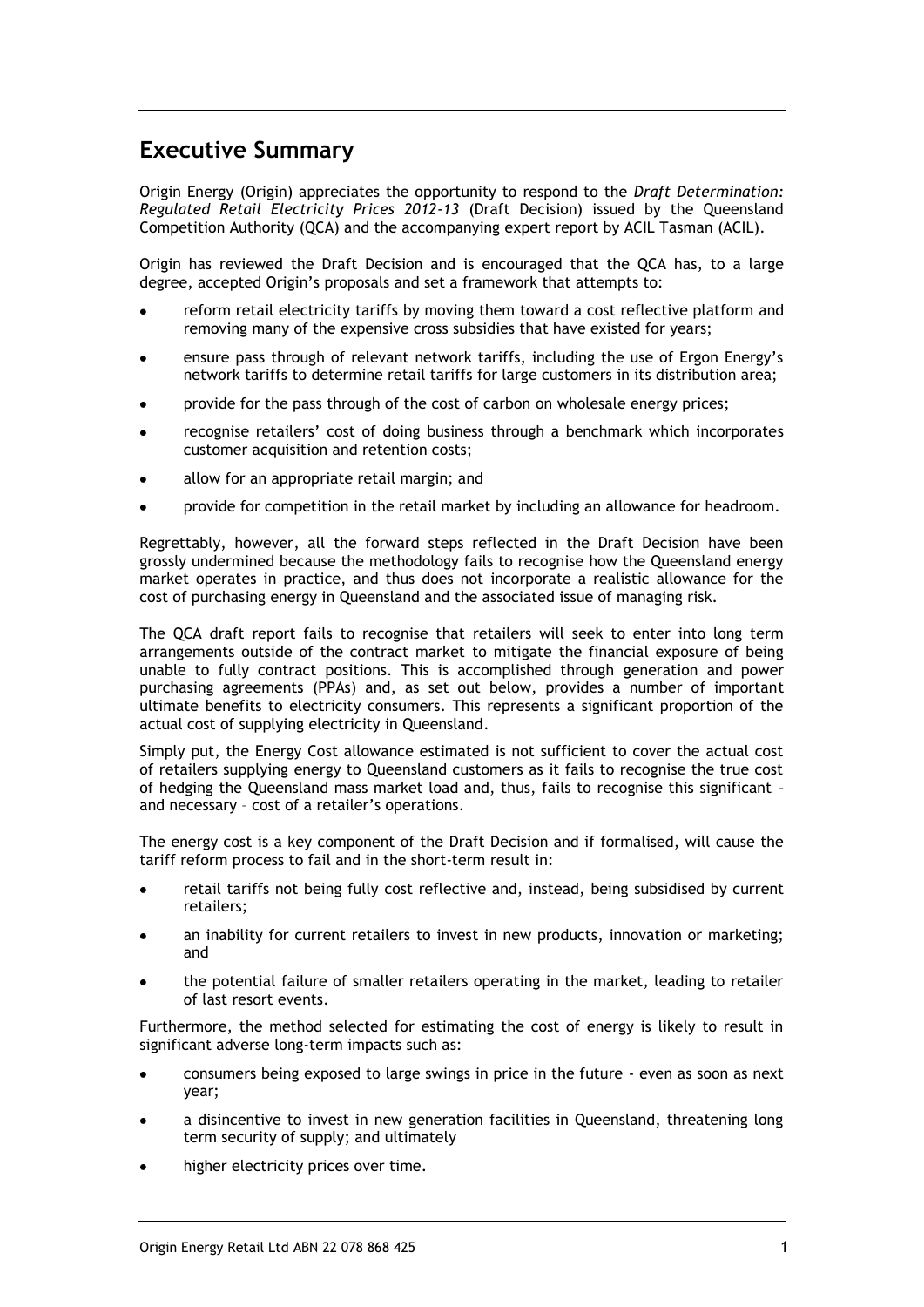Origin has also identified several irregularities with ACIL Tasman's (ACIL) methodology in its report *Estimated energy purchase costs for 2012/13 retail tariffs* which result in the cost outcomes being significantly underestimated. However, Origin submits that simply rectifying these errors will not alone provide for an adequate energy cost allowance. As a result, Origin encourages the QCA to:

- reconsider the inclusion of long run marginal cost (LRMC) in the method for estimating energy costs. This would better approximate the higher cost of retailers' contracted positions; or
- recognise that the market based approach used by ACIL is based on an incremental contract market that only covers a proportion of the actual electricity volumes supplied to Queensland's mass market customers. The modelling therefore requires an escalation of forward contract prices or inclusion of an additional risk premium to recognise the true cost of hedging the Queensland mass market load which is a significant – and necessary – cost of a retailer's operations.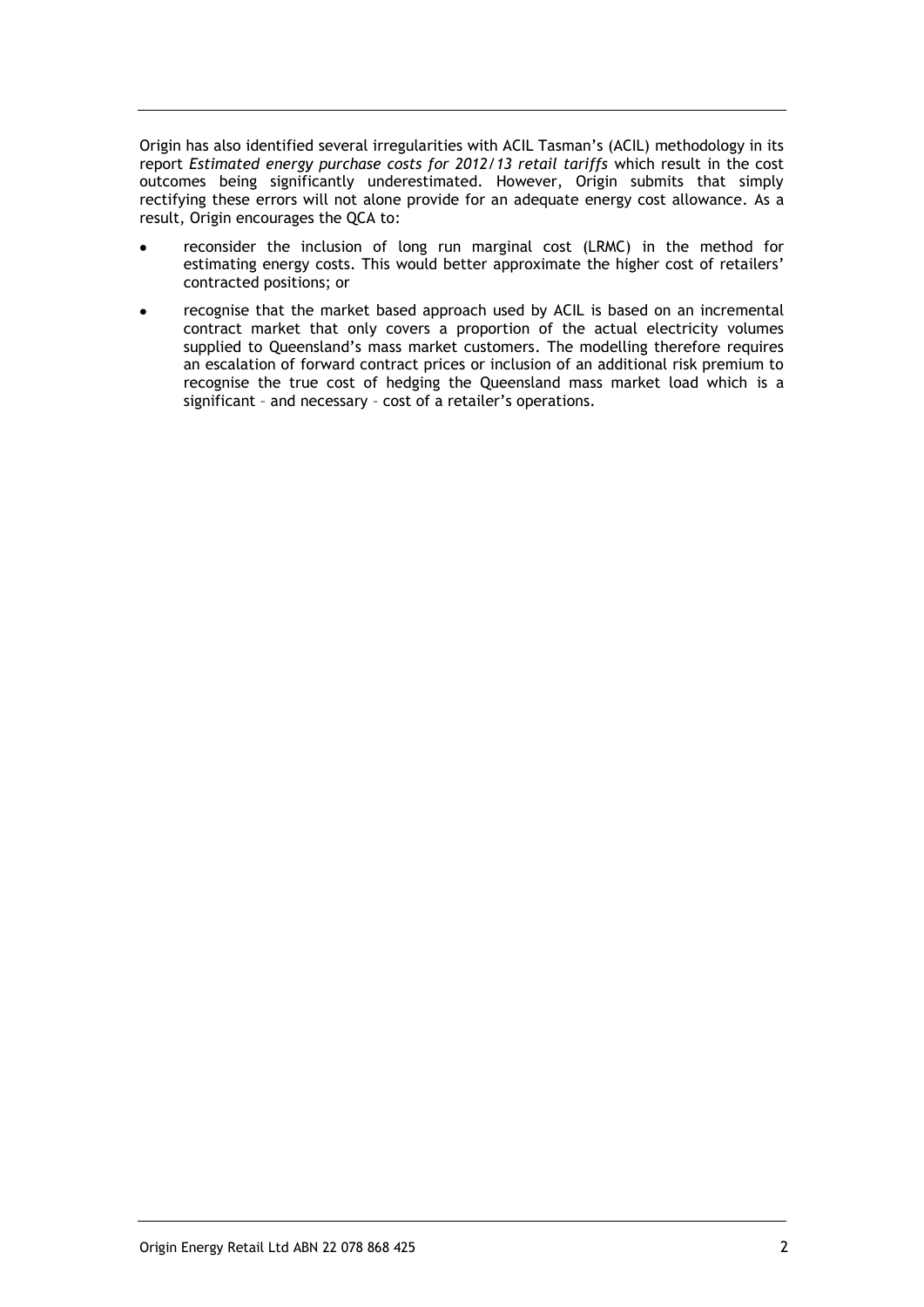## <span id="page-4-0"></span>**1. Background**

On the 26 June 2009, the Queensland Premier and Treasurer directed the Queensland Competition Authority (QCA) to review electricity pricing in Queensland. Origin participated in that review and was generally in agreement with the QCA's findings that:

- the benchmark retail cost index (BRCI) methodology had a number of flaws;
- the current retail electricity tariffs were unlikely to reflect the costs of supply;
- an alternative network  $(N)$  + retail  $(R)$  pricing approach would offer significant improvements to cost reflectivity compared to the existing BRCI methodology; and
- network and retail electricity tariffs should be aligned.

On 11 May 2011, the Minister for Finance and the Arts and Acting Treasurer and Minister for State Development and Trade made a Ministerial Direction requiring the QCA to investigate and report on:

- an alternative retail electricity pricing methodology for the determination of the cost components under an N + R approach; and
- an alternate set of retail electricity tariffs, based on an N+R approach, which could be applied from 1 July 2012.

On 22 September 2011, the QCA received a Delegation from the Minister for Energy and Water Utilities (Minister) further setting out the principles for determining regulated electricity prices to apply from 1 July 2012. The Delegation included a Terms of Reference (ToR) for the price determination. The ToR specifically states that the QCA should ensure its price determination has regard to:

- the actual costs of supplying electricity;
- the effect on competition in the Queensland retail electricity market; and
- the Queensland Government's Uniform Tariff Policy ensuring customers of the same class pay the same tariff for their electricity supply, regardless of geographic location.

The ToR further sets out that in the QCA's pricing determination, N (network costs) should be treated as a pass-through and R (energy and retail cost) should be determined by the QCA. The energy cost component of each regulated retail tariff should include the cost of purchasing energy, environmental and renewable energy costs, energy losses and any market fees. In terms of retail costs, the QCA must consider the retail costs that would reasonably be incurred by an efficient, representative retailer and include an appropriate retail margin giving consideration to any risks not compensated for elsewhere.

The QCA released a Draft Methodology Paper for comment in November 2011 and subsequently, the *Draft Determination: Regulated Retail Electricity Prices 2012-13* (Draft Decision) in March 2012.

In this submission, Origin is responding to the outcomes of the Draft Decision.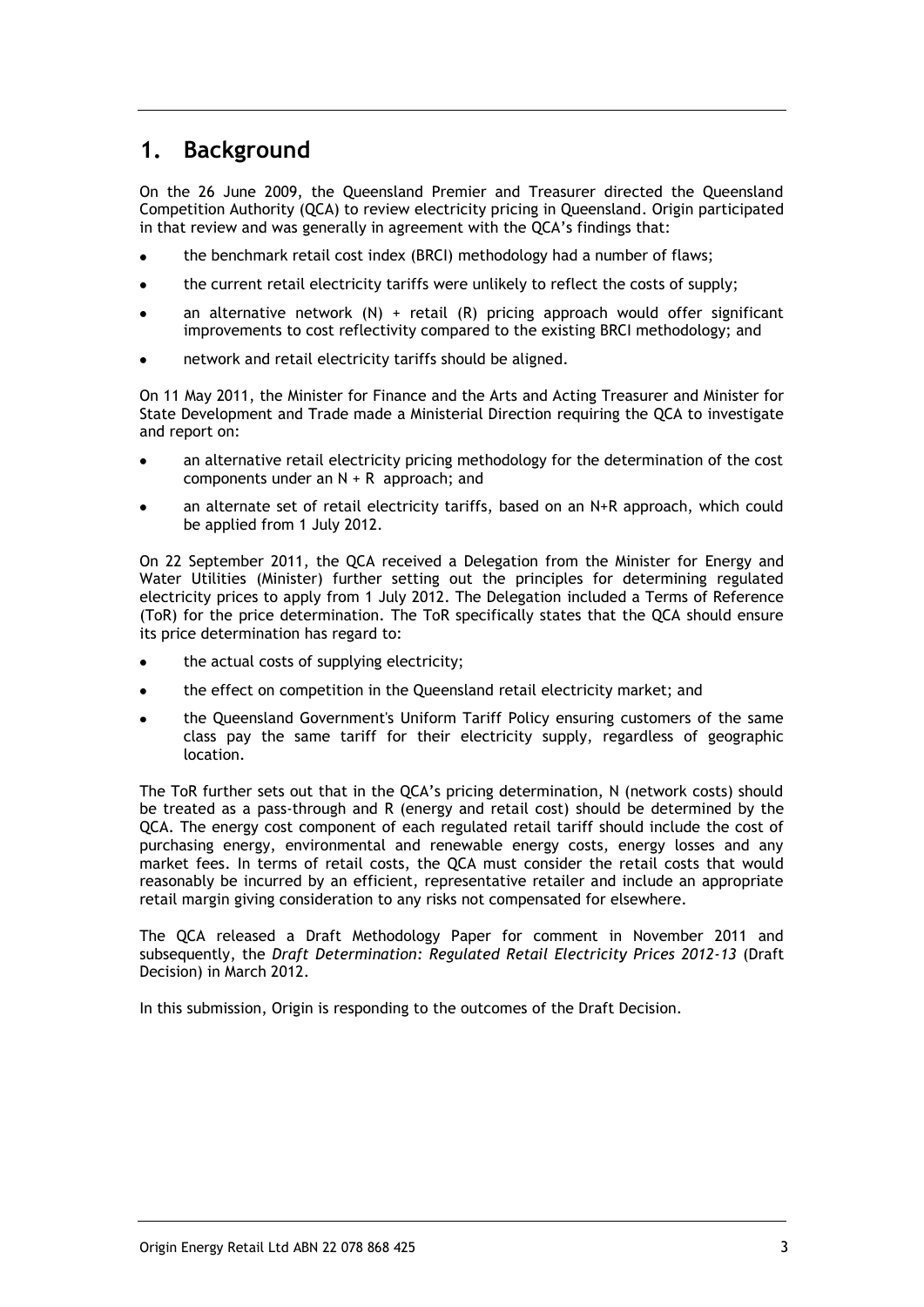## <span id="page-5-0"></span>**2. Energy Cost Component**

Origin believes that the Draft Decision clearly fails to incorporate a realistic allowance for the cost of purchasing energy in Queensland.

First, the approach adopted by the QCA to exclude LRMC means that the methodology does not take into account the actual costs of supplying energy to Queensland customers, especially that of a large retailer servicing a significant mass market load.

Secondly, as the QCA is ignoring the market volumes that are contracted through physical assets or PPAs, its selected market based approach is only based on an incremental contract market. This may be representative for the cost to a new market entrant but does not provide a meaningful cost estimate for the industry as a whole for supplying electricity and does not sufficiently recognise the risks involved.

Thirdly, the modelling of the market based approach includes several errors which need to be rectified including:

- the hedging strategy is incorrectly formulated and mismatched to the load;
- the hedging strategy appears to actually reduce average cost;
- no changes have been made to the average NSLP for future deterioration due the removal of customers consuming greater than 100 MWh; and
- energy losses have not been applied to green schemes costs where appropriate.

However, it also includes irregularities that need further explanation and analysis as the energy cost and its individual elements are inexplicably well below industry expectations including being below estimates recently identified by ACIL itself in its report to the Australian Energy Market Commission (AEMC), *Wholesale energy cost forecast for serving residential users*.

## <span id="page-5-1"></span>**2.1 Approach to Estimating Wholesale Energy Cost**

The *Electricity Act 1994* states that:

*S90(5) In making a price determination, the pricing entity—*

- *(a) must have regard to all of the following—*
	- *(i) the actual costs of making, producing or supplying the goods or services;*
	- *(ii) the effect of the price determination on competition in the Queensland retail electricity market;*
	- *(iii) if QCA is the pricing entity—any matter the pricing entity is required by delegation to consider; and*
- *(b) may have regard to any other matter the pricing entity considers relevant.*

The ToR reiterates these requirements.

Origin does not believe the current methodology meets these requirements as the selected methodology and its implementation ignores a large proportion of retailers' actual costs of supplying electricity customers. Large retailers are required to hedge outside of the contract market in order to mitigate the potential risk of not being able to fully contract their positions and have accomplished this through generation and power purchasing agreements (PPAs). This cost represents a significant proportion of the actual cost of supplying electricity to Queensland consumers.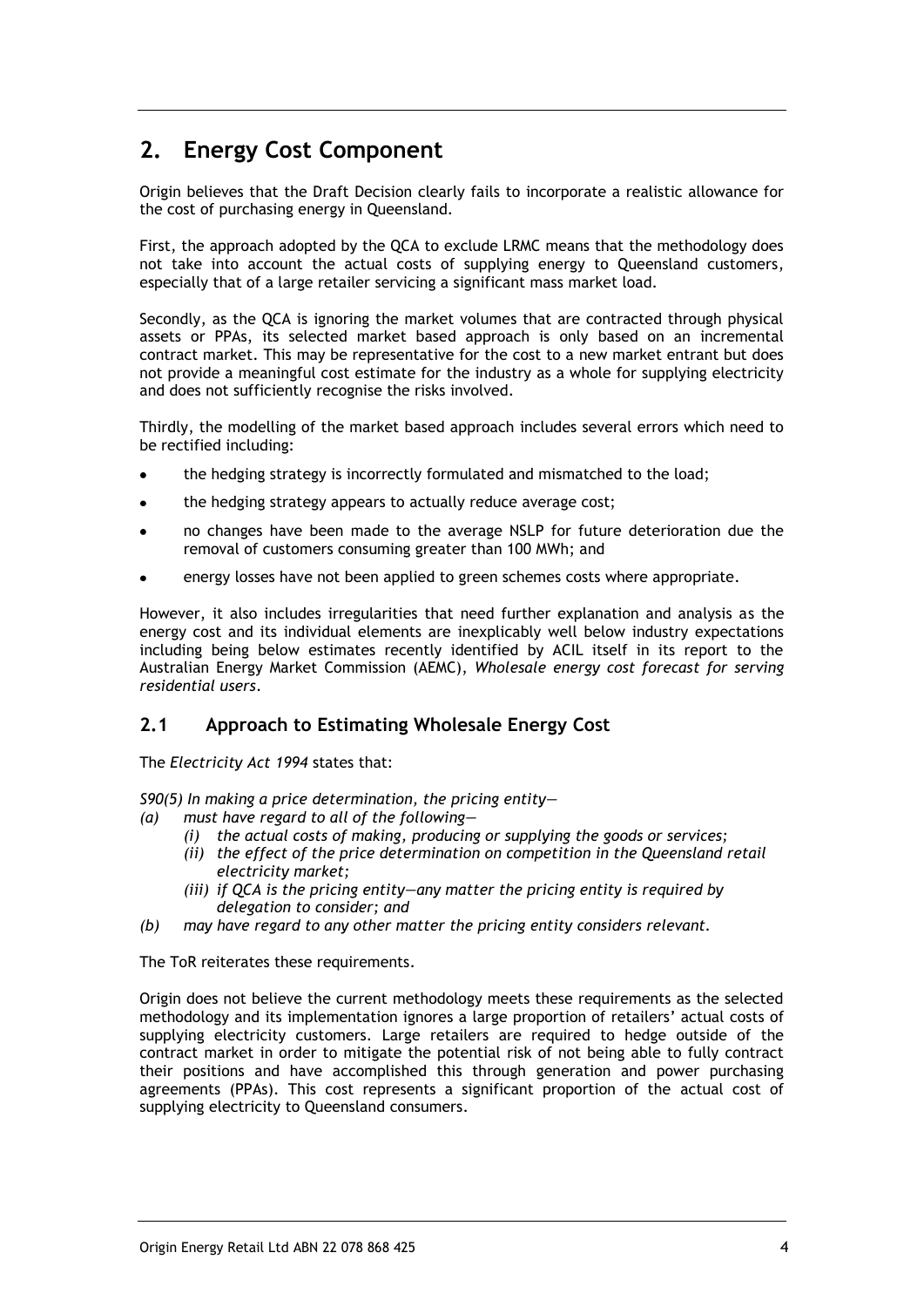Origin believes the QCA can recognise these costs by including long run marginal cost (LRMC) in the method for estimating energy costs; to take account of the fact that the forward contract market only represents a proportion of retailer contacting.

#### <span id="page-6-0"></span>2.1.1 Long Run Marginal Cost

The Draft Decision sets out the QCA's preference to pursue a market-based approach over a LRMC proposal as it takes the view that LRMC:

- is an estimate of generation costs as opposed to purchasing costs of a retailer;
- ignores the prevailing market conditions which may have an influence on the purchasing cost of some retailers; and
- ignores the existence of the NEM.

ACIL has also recommended that LRMC is unlikely to reflect actual wholesale energy purchase costs faced by retailers.

Origin believes that LRMC:

- is linked to the NEM as generation investment influences the prices in the spot and contract market, along with other factors;
- better approximates the actual costs of retailers' purchases through PPAs; and
- is therefore a cost estimate for a large part of a retailer's portfolio that has both theoretical merit as well as being readily modelled and identifiable.

If the QCA chooses to ignore LRMC, attempting to ascertain the necessary adjustments to be made to its market based approach in order to take into account the actual costs of supplying electricity is subjective and will increase the risk that this value will be understated.

Origin notes that IPART in its draft decision for 2012-13 electricity tariffs continues to use LRMC to set the floor price for measuring a retailer's costs and Origin strongly supports this approach. However, the QCA seems to only give weight to the ICRC's concerns regarding the use of LRMC. In contrast to this view are the conclusions of the AEMC in its Stage 2, Final Report<sup>1</sup> which recommended the removal of the regulated tariff (TFT) to promote competition in the ACT.

The AEMC report focussed on options to try to establish effective competition in the ACT and supported an approach more in line with the price setting approach in NSW and Queensland which it viewed as sound. The AEMC cited the methods used in both NSW and Queensland, in particular, the similarities in the calculation for energy cost allowance where both jurisdictions relied on LRMC to balance the wholesale risks of competitive retailers. Accordingly the AEMC recognised the energy cost allowance used in the NSW and Queensland jurisdictions meant a retailer received a rate of return commensurate with the risk of operating in the market and was more appropriate for a competitive market.

Importantly, using LRMC will also provide stability over time. Market conditions impact wholesale prices and varying price signals will result in significant price shocks both up and down. If the QCA continues to use its approach it will lead to tariffs being very volatile year to year. In a lumpy investment market such as the electricity market, the pool price will consistently under or over shoot LRMC based on the level of excess capacity. As capacity tightens over the next few years, using its preferred methodology will lead to large rises in notified electricity prices.

-

<sup>&</sup>lt;sup>1</sup> Review of the effectiveness of competition in the electricity retail market in the ACT, published on 3 March 2011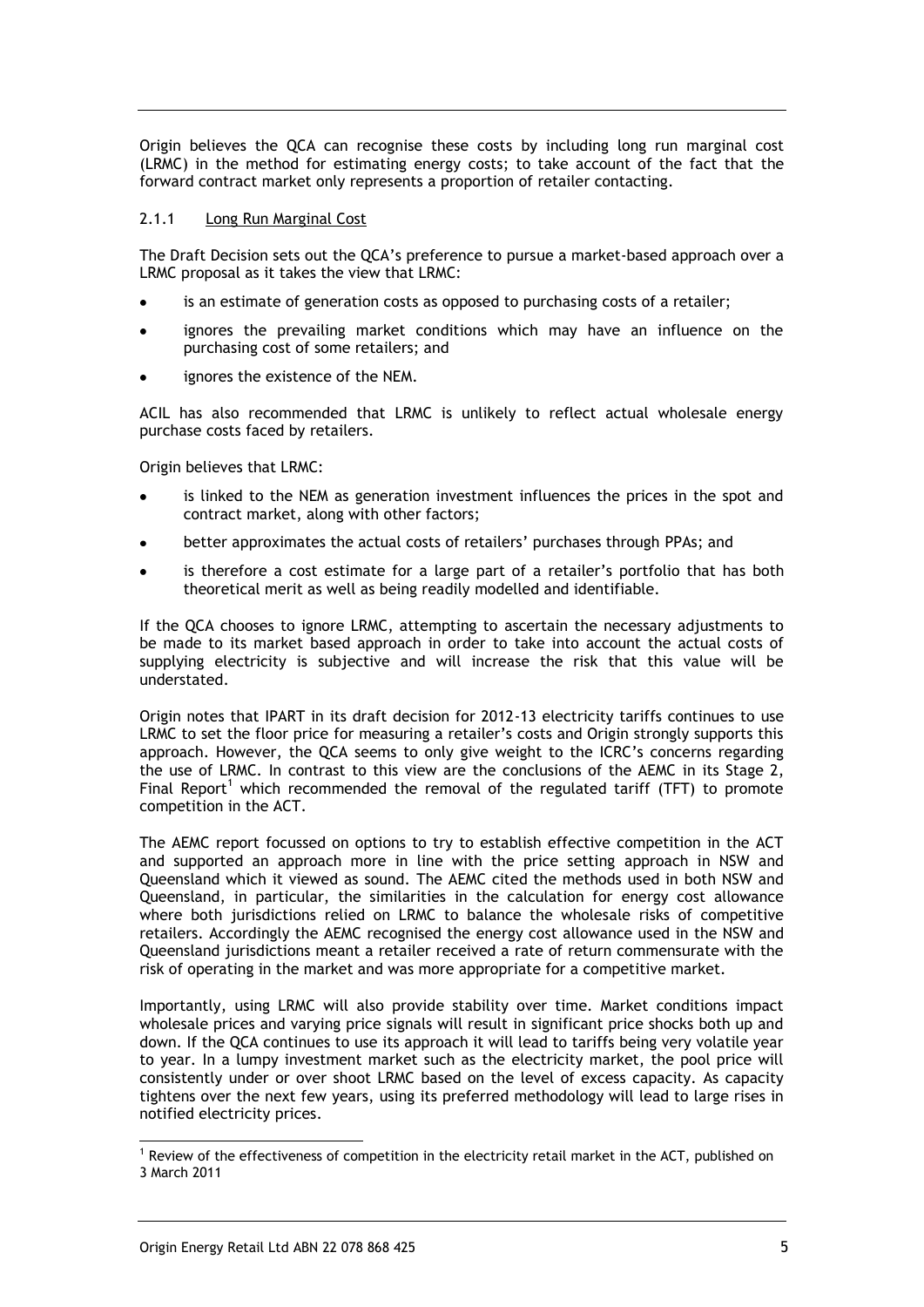This is inconsistent with the ToR which explicitly states that:

*"the cost of energy component should seek balance the long term need for maintaining price stability with ensuring customers are not subject to unnecessary volatility in the short term".*

The following figures highlights recent forecasts of LRMC and market based energy costs of serving residential load as made by  $ACIL<sup>2</sup>$ . The significant increases in 2012-13 are predominantly due to the price of carbon but ACIL also forecast a 3 per cent increase in LRMC in 2013-14 for Queensland. In comparison, the ACIL market based approach forecast an 18 per cent increase the wholesale energy cost in Queensland in 2013-14.

Ignoring the influence of LRMC therefore exposes retail electricity prices to additional volatility including significant price impacts in 2013-14.



**Figures 1 and 2: ACIL Forecasts for LRMC and Market wholesale energy cost**

Source: PowerMark LT modelling





<sup>2</sup> ACIL Tasman, *Wholesale energy cost forecast for serving residential customers*, pxi

-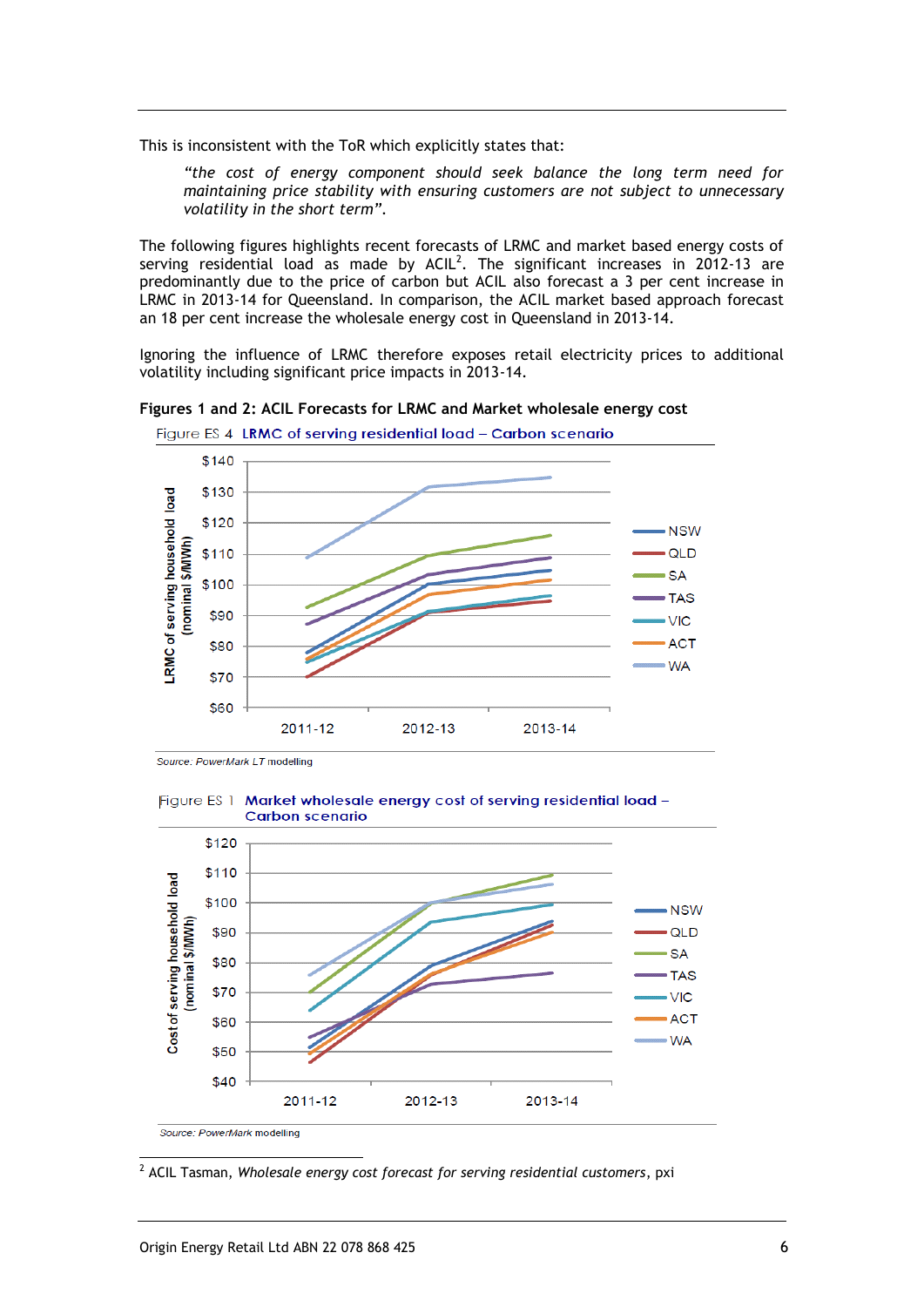### <span id="page-8-0"></span>2.1.2 Market Based Approach

As highlighted above, the ACIL methodology is based on a contract market that is only a proportion of the actual demand and supply of electricity contracts. The QCA is therefore estimating a market energy cost using only a small representation of the market.

Origin and other large retailers, because of the potential risks involved, are required to contract long-term positions through physical generation or PPAs at higher prices which reduce contract market depth. The reduction in contract demand constrains forward contract prices at lower levels.

The counter argument by the QCA that the supply in the forward contract market would increase to match demand if all retailers pursued the hedging strategy is not valid as:

- increased generation capacity is not equivalent to increased forward contract supply as generators' risk profiles, supply reliability and spot price expectations will invariably mean that contracted supply is less than capacity as financial exposure to lower contracting levels is capped;
- retailers' financial exposure from a failure to appropriately hedge is markedly greater and can be considered open-ended; therefore
- retailers have a greater incentive to avoid the negative outcome of higher prices than the incentive of generators to avoid the negative outcome of lower prices.

The issue is therefore how does the QCA and ACIL capture the inherent under-estimation that will arise from its market based approach being based only a representation of the market and not complying with the ToR.

Origin previously proposed that the market based approach could be accommodated if an LRMC cost base was used for the hedge contract prices. However, if LRMC is ignored then there is the potential for the QCA to apply a suitable risk premium or appropriate escalation of contract market prices.

Origin notes that ACIL has previously applied in its report of October 2011 a standard swap premium of 5 per cent to both peak and base swaps which is inadequate in assessing the true costs.

### <span id="page-8-1"></span>**2.2 ACIL's Modelling of Energy Purchase Cost**

Origin is greatly concerned with ACIL's estimation of the energy purchase cost for 2012-13 as even cursory examination indicates that the outcome is well below market expectations. To highlight Origin's issue with the average energy purchase cost, Origin has compared ACIL's current modelling results with the results it published in its report of October 2011, *Wholesale energy cost forecast for serving residential users*.

It is immediately apparent that the 2012-13 energy purchase cost of \$41.60 (excluding losses and carbon) produced for the QCA is significantly lower (\$15/MWh) than that reported by ACIL in its previous report.

Origin accepts that different methodologies have been used for these reports but has examined the recent QCA result using the risk factors or uplifts that ACIL applied in its earlier report in order to calculate a total energy purchase cost from the time weighted price regional price. These are shown in Table 1.

Using the hedging costs and shape uplifts from ACIL's October report would convert the QCA energy purchase cost to a time weighted regional price of around \$27 per MWh. This is totally unrealistic. Origin has also considered the scenario that ACIL has included no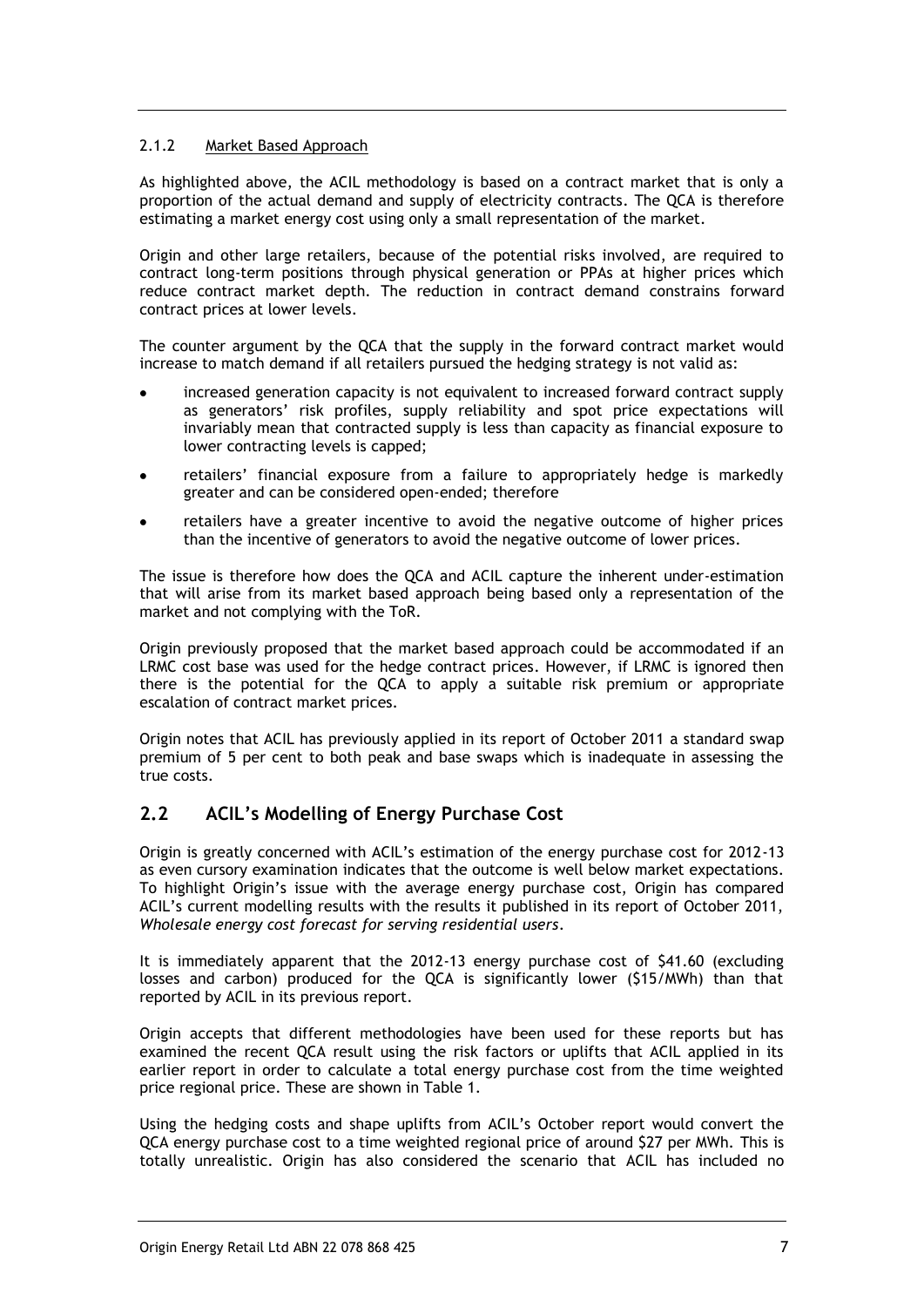premium for hedging costs. This in itself is implausible but the QCA energy purchase cost would then represent an underlying time weighted price of around \$33 per MWh. This is still unrealistically low and raises doubts about the credibility of the ACIL modelling.

|                             |          | <b>ACIL</b><br>October 2011 | <b>ACIL March 2012</b><br>(+ premium) | <b>ACIL March 2012</b><br>(no premium) |
|-----------------------------|----------|-----------------------------|---------------------------------------|----------------------------------------|
| <b>Energy Purchase Cost</b> | (S/MWh)  | \$56.62                     | \$41.60                               | \$41.60                                |
| <b>Hedging Premium</b>      | (S/MWh)  | \$7.84                      | \$7.84                                |                                        |
| <b>LWP Residential</b>      | (S/MWh)  | \$48.78                     | \$33.76                               | \$41.60                                |
| Shape Uplift to residential | $(\%)$   | 6.8%                        | 6.8%                                  | 6.8%                                   |
| <b>LWP Region</b>           | (S/MWh)  | \$45.68                     | \$31.61                               | \$38.95                                |
| Shape Uplift to LWP         | $(\%)$   | 16.83%                      | 16.83%                                | 16.83%                                 |
| <b>TWP Region</b>           | (\$/MWh) | \$39.10                     | \$27.05                               | \$33.34                                |

### **Table 1: ACIL Modelling of Queensland energy cost 2012-13, excluding carbon**

Origin notes that ACIL has also provided the results of its price distribution methodology for estimating energy purchase cost in its report to the QCA and that the results of this method closely align with ACIL's market based approach.

Origin and other industry participants were strongly opposed to the price distribution methodology as the suggested mean outcome of the proposed model did not resemble the approach of a prudent retailer nor did it bear any resemblance to the actual cost of supplying energy in Queensland<sup>3</sup>. An acceptable approach must establish an adequate energy purchase cost and this method could not be expected to achieve this. The fact that this method is producing similar results to the market based approach adds further weight that ACIL's modelling is producing erroneous outcomes that are not adequately quantifying the energy cost to retailers.

Origin has also identified some specific issues with ACIL's methodology that may be impacting the modelling outcomes which are discussed below.

### <span id="page-9-0"></span>2.2.1 Estimated contract prices

Origin agrees with ACIL's conclusion that prior to the passing of carbon legislation the carbon tax was only partially reflected in d-cypha Trade futures and that there was trading of OTC contracts excluding carbon. In addition retailers may have had policies that prevented trading carbon inclusive pricing prior to the carbon tax legislation being passed on the 8 November 2011.

If some form of market based approach is used, Origin strongly recommend a consistent approach for base and peak contracts of the Trade-weighted average of d-cypha Trade daily settlement prices and trades since 8 November 2011. Where there are no trades post 8 November 2011, the latest trade price should be used.

As the carbon tax doesn't impact cap contract prices, it is appropriate to use the Tradeweighted average of d-cypha Trade daily settlement prices since trading commenced.

#### <span id="page-9-1"></span>2.2.2 Hedging Approach

-

In Origin's opinion the hedging model used by ACIL is flawed and should not be used to determine the wholesale cost. Origin has examined some of the detailed data used and produced by ACIL in constructing the energy purchase cost. It is clearly evident when

<sup>3</sup> ACIL Tasman, *Calculation of energy costs for the 2011-12 BRCI Final Decision*, 30 May 2011,p10.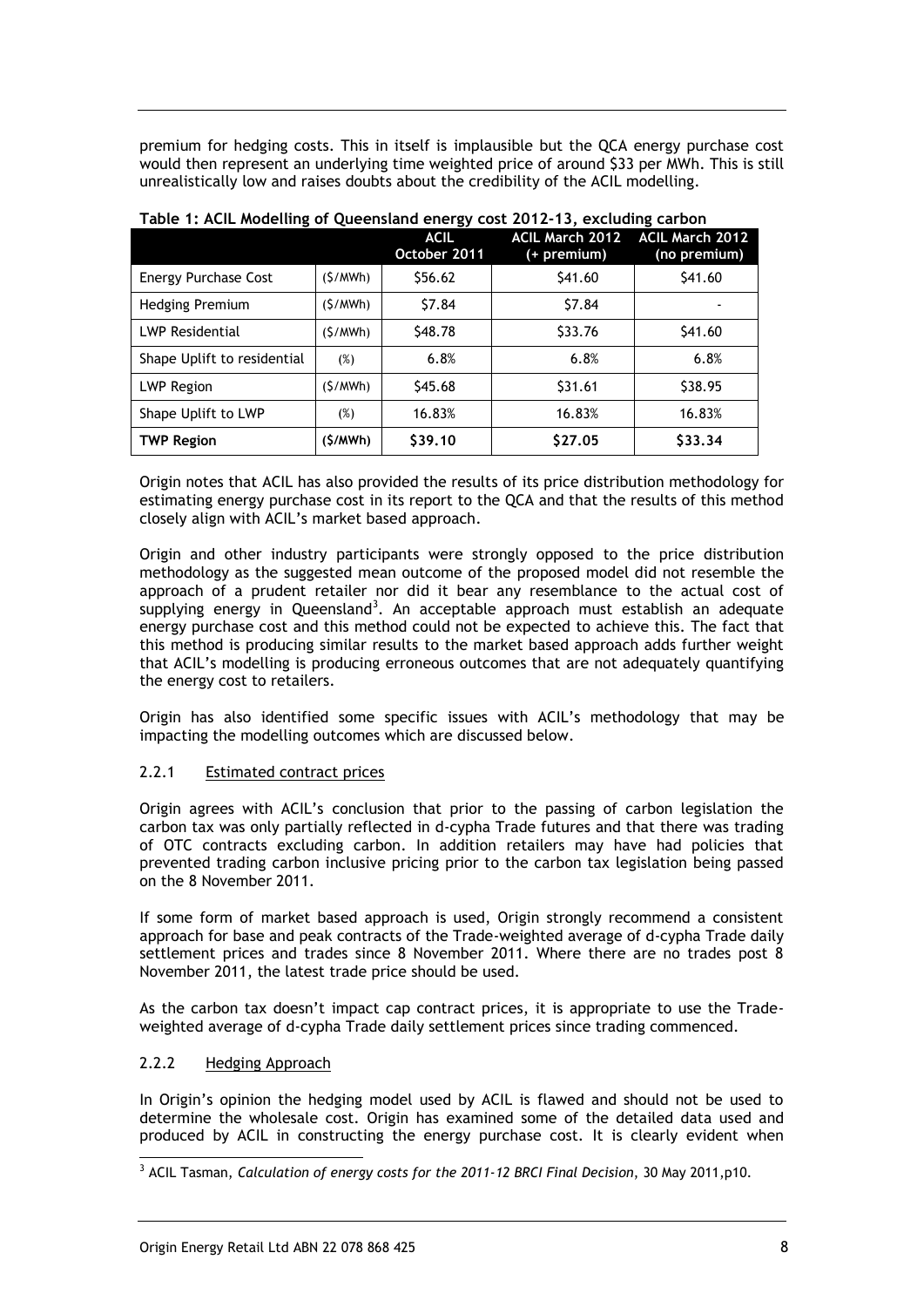analysing the data that some basic modelling issues exist. First, the peak and off-peak times used in ACIL's modelled data have been incorrectly allocated and not properly aligned to the NEM peak and off-peak hours.



**Figure 3: ACIL Modelling of Peak and Off-Peak contract cover**

As a result, the representative retailer is under hedged or over hedged at inappropriate times of the day. For example, due to excessive contract length, Figure 4 highlights that the modelling can produce 3000MW of excess contract cover during off peak times.



**Figure 4: ACIL Modelling of Peak and Off-Peak contract cover**

This is not the responsible action or contracting policy of a prudent retailer. It can mean that the retailer perversely gets compensated for its long position in ACIL's modelling and this may be a factor driving the unrealistic modelling outcomes.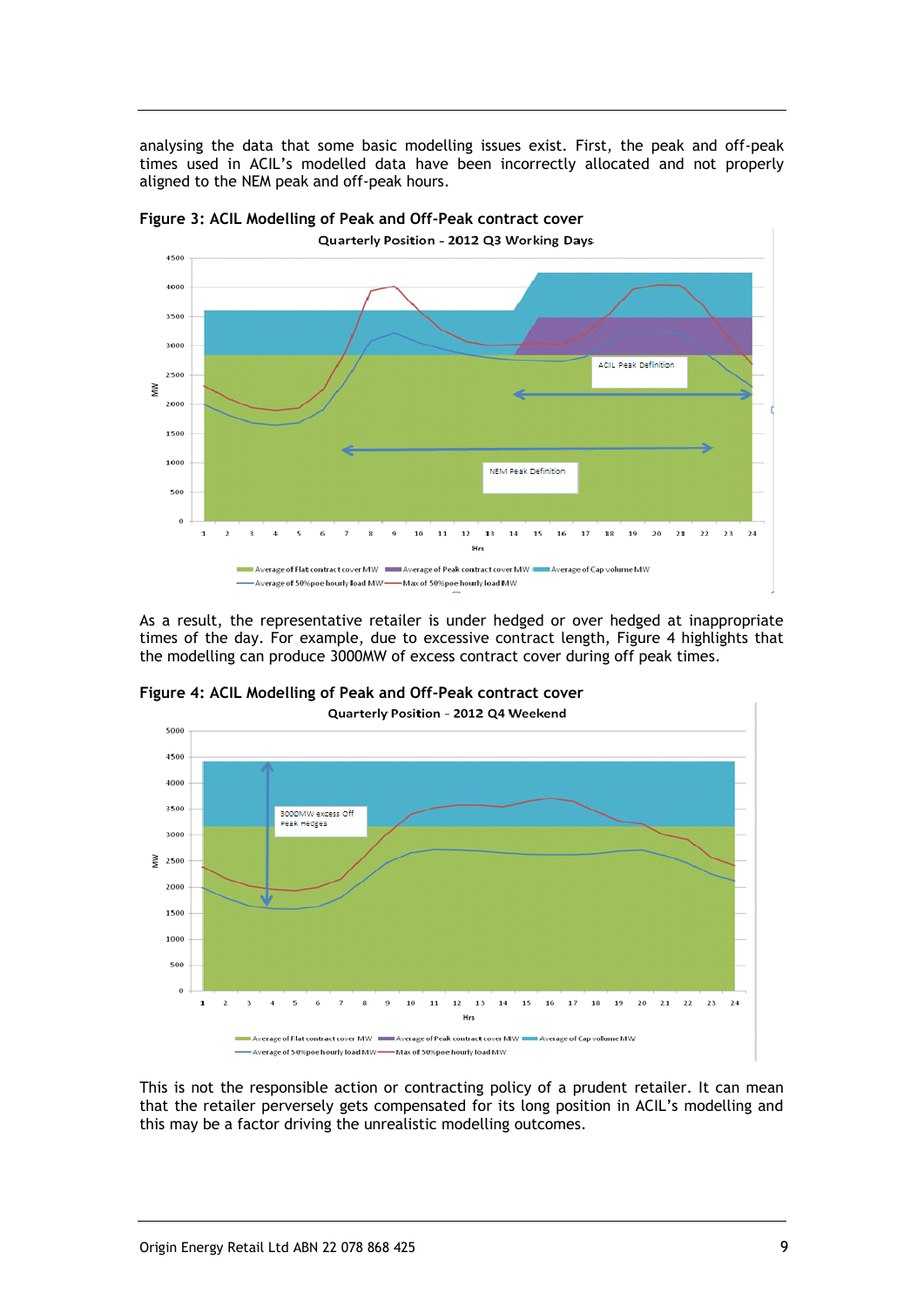Generally, the methodology shows that the retailer is over hedged and not exposed to pool outcomes with the average energy purchase cost predominantly being influenced by the contract prices at which the load was hedged. This is a serious concern for Origin given the lack of market trading for the 2012-13 period due to carbon uncertainty (a fact recognised by QCA and ACIL in its Draft Methodology Report) and that it is appears the methodology predominantly rests on these few contract prices.

Origin has identified these issues despite having only access to the detailed datasets for a few days. This emphasises the inherent flaws with hypothetical purchase models, especially when no liquid market exists.

Even if the ACIL modelling was performed correctly, which it is clearly not, hedging to the median load shape ignores the natural risk aversion of retailers to want to hedge to the extreme load. The ACIL report alludes to this when it argues that ACIL Tasman is not able to estimate with any accuracy the extent to which the difference in risk aversion would shift the electricity contract price. No retailer hedges to the average.

If the QCA is to persist with averaging out the volatility in the market in its analysis it should provide an adequate risk margin to account for the likelihood that the actual load and price volatility in any one tariff year is not average. ACIL argues that retailers will naturally hedge above the mean price without quantifying it. Origin requests the QCA quantify how much retailers are willing to pay above the mean price to minimise risk.

#### <span id="page-11-0"></span>2.2.3 Risk costs

ACIL determines the cost of energy based on median cost of the hedging strategy under 410 pool price simulations. Origin has examined the average energy cost using ACIL's reported average data as shown in Table 2.

|                |           | <b>Flat contract</b><br>cover | Peak contract<br>cover        | Cap volumes                  | 50%poe<br>hourly load |
|----------------|-----------|-------------------------------|-------------------------------|------------------------------|-----------------------|
| Q <sub>3</sub> | <b>MW</b> | 6,277,973                     | 421,941                       | 1,699,752                    | 5,524,675             |
| Q4             | <b>MW</b> | 6,973,810                     | 365,925                       | 2,794,424                    | 5,852,350             |
| Q1             | <b>MW</b> | 7,841,031                     | 487,571                       | 2,718,790                    | 6,422,197             |
| Q <sub>2</sub> | <b>MW</b> | 6,219,424                     | 302,332                       | 1,691,242                    | 5,346,205             |
| 12/13          | <b>MW</b> | 27,312,239                    | 1,577,769                     | 8,904,209                    | 23, 145, 426          |
|                |           | <b>Base Contract</b><br>Price | <b>Peak Contract</b><br>Price | <b>Cap Contract</b><br>Price |                       |
| Q3             | \$/MWh    | 41.42                         | 42.91                         | 3.59                         |                       |
| Q4             | \$/MWh    | 43.97                         | 53.47                         | 6.65                         |                       |
| Q1             | \$/MWh    | 67.68                         | 96.81                         | 14.40                        |                       |
| Q <sub>2</sub> | \$/MWh    | 50.03                         | 60.00                         | 3.20                         |                       |
| 12/13          | \$/MWh    | 50.68                         | 63.12                         | 6.93                         |                       |
|                |           | <b>Base Cost</b>              | <b>Peak Cost</b>              | <b>Cap Cost</b>              | <b>Total Cost</b>     |
| Q3             | \$'000    | 260,033                       | 18,105                        | 6,102                        | 284,241               |
| Q4             | \$'000    | 306,638                       | 19,566                        | 18,583                       | 344,787               |
| Q1             | \$'000    | 530,681                       | 47,202                        | 39,151                       | 617,033               |
| Q <sub>2</sub> | \$'000    | 311,158                       | 18,140                        | 5,412                        | 334,710               |
| 12/13          | \$'000    | 1,408,511                     | 103,013                       | 69,248                       | 1,580,772             |
|                | \$/MWh    | 60.85                         | 4.45                          | 2.99                         | 68,30                 |

#### **Table 2: Average Cost based on ACIL modelling**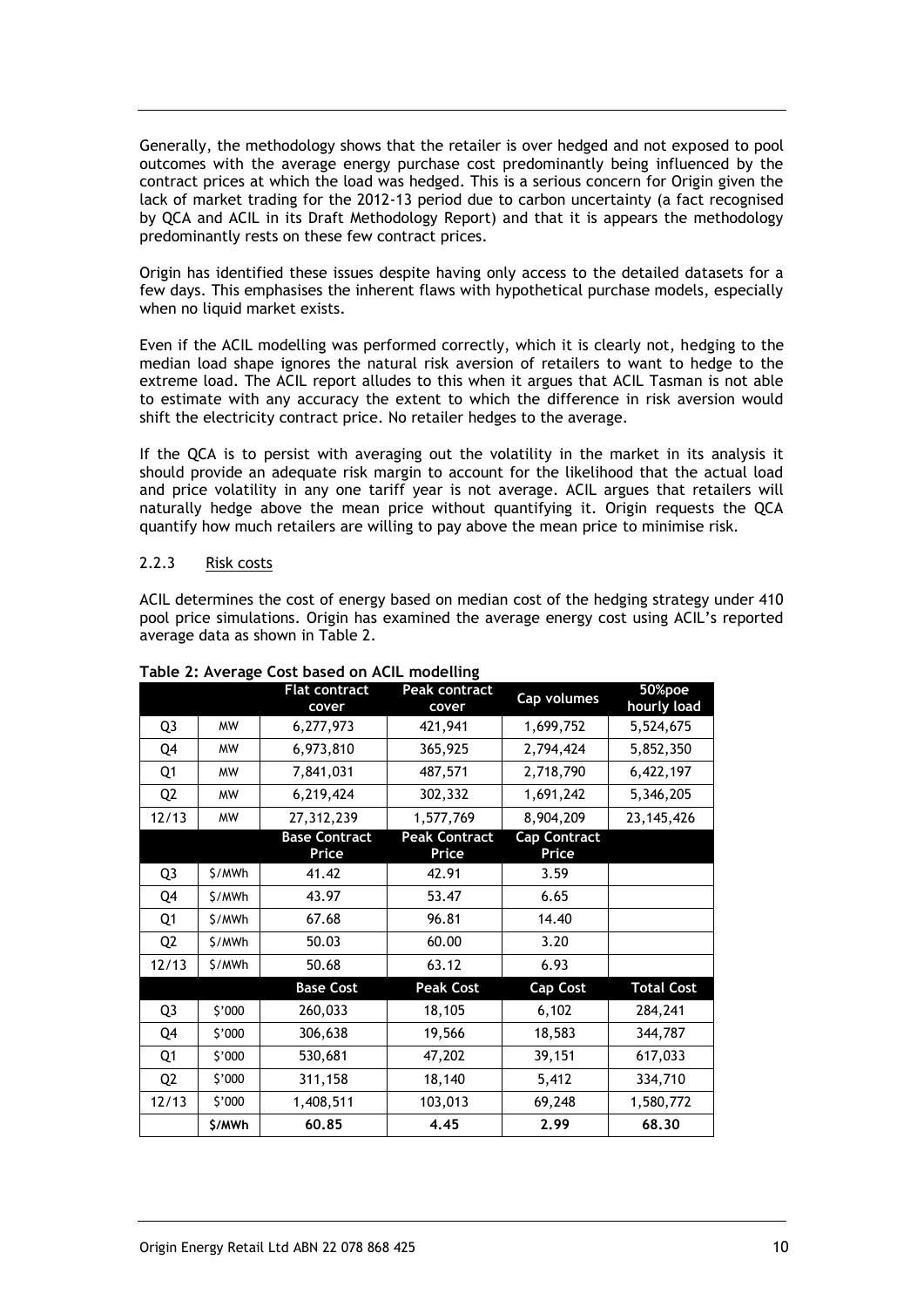Including the costs of caps and peak cover, this shows an average energy cost of \$68.30 per MWh, substantially higher than the \$61.60 reported by ACIL.

It is unclear but Origin can only determine that cap returns from the median cost pool price scenario are in the order of \$7 per MWh which reduces the average energy cost.

Given ACIL uses 410 pool price simulations, this should not be possible. The cap contract price should always be higher than the returns of the median cost pool price scenario reflecting risk costs. Logic states that the cap contract prices should be at a premium to average returns otherwise cap cover would not be provided by generators.

In fact, if cap costs were removed from the analysis in Table 2, the average energy cost is still over \$65 per MWH. This is higher than every one of the 410 energy cost scenarios reported by ACIL.

In its October 2011<sup>4</sup> report, ACIL modelled pool price outcomes under an extreme price year in order to estimate the risk premium that retailers would be willing to pay to enter into cap contracts to manage their exposure to price events above \$300 per MWh. Figure 5 shows the determination of the average hedging cost including the cap premium and difference payments.



**Figure 5: ACIL Modelling of Queensland hedging costs** Queensland - combined average hedging costs Figure 15

Source: ACIL Tasman analysis

-

Using this methodology, ACIL modelled a cap premium of around \$6 per MWh in 2012-13. This highlights the absurdity that ACIL's modelling for the QCA is providing cap returns higher than cost.

The level of cap contract prices used in the Draft Decision reflects the low levels of returns over the past April 2009-March 2012 averaging \$4.69/MWh but ACIL will need to reconsider its cap pricing and modelling.

Origin recommends that at a minimum, due to the uncertainty in pool price returns and difficulty to calibrate pool and contract prices, returns should be fully discounted by calculating the load-weighted hedge cost based on contract prices and volumes as outlined

<sup>4</sup> ACIL Tasman, *Wholesale energy cost forecast for serving residential users, p12-13*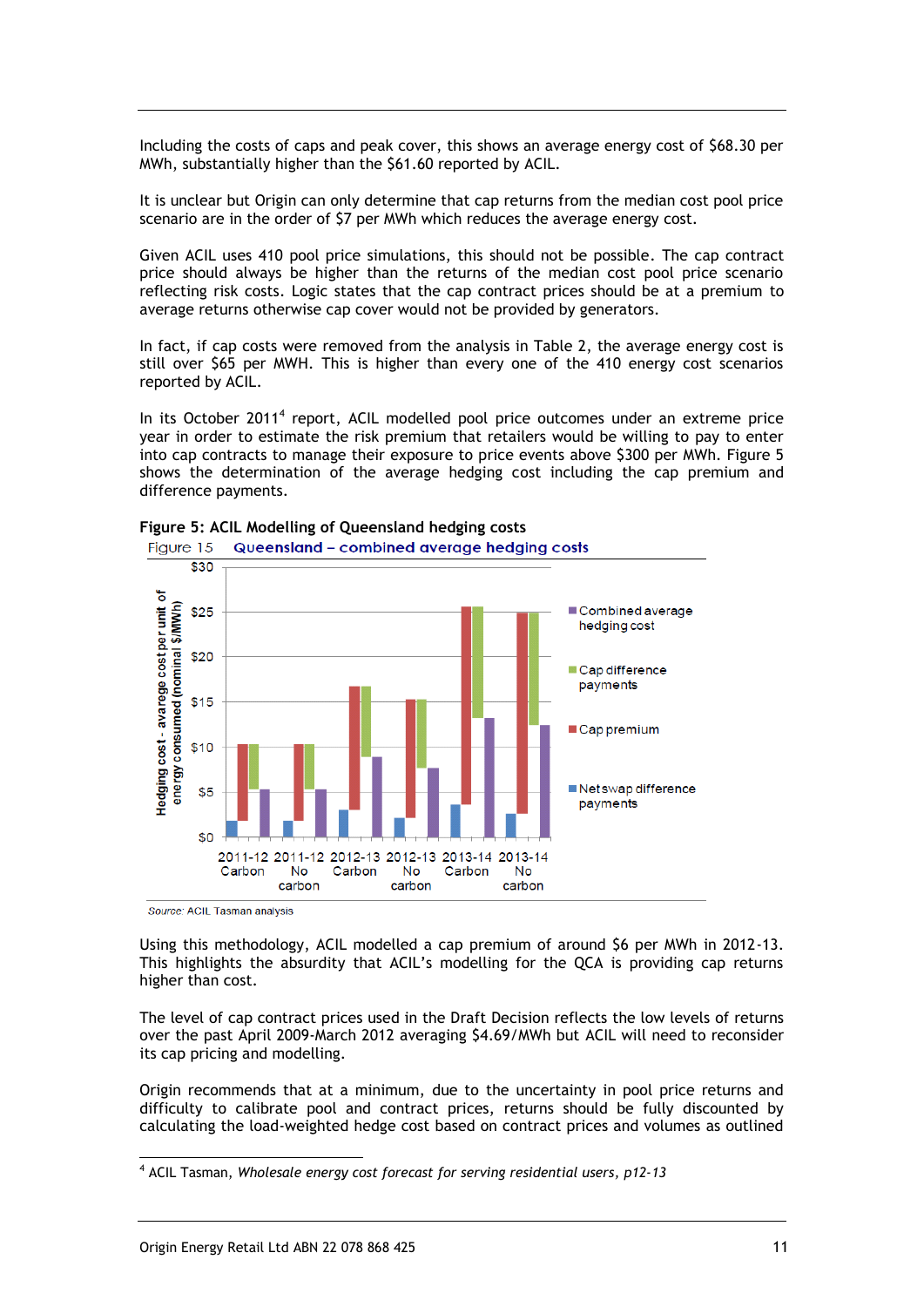in the hedging strategy. This would provide transparency and simplicity through removing the need to forecast pool prices via a "black box."

#### <span id="page-13-0"></span>2.2.4 NEM Demand

On 6 March 2012, AEMO reduced the 2011-12 NEM forecast by 10.6 TWh or 2 per cent compared to 3 per cent growth assumed in their outlook published on 4 August 2011. Origin submits that any reduction in load forecast should also apply to the starting point for the 2012-13 period as well as no growth which has not occurred over the last 4 years.



**Figure 6: NEM annual energy forecasts**

#### <span id="page-13-1"></span>2.2.5 NSLP Demand

Origin notes that ACIL has expanded the load data history used to define the load/weather relationship to four years to recognise the impact of extreme events.

This would be reasonable but for potential structural changes to the NSLP over the last four years as large non-residential customers have progressively been transferring out of the NSLP as well as the impacts of weather event on the NSLP.

Origin has analysed the last 4 years of NSLP and Figure 7 compares the maximum NSLP on days with an average temperature of 28 degrees. It can be clearly seen that the 2008 NSLP is substantially lower than all other load shapes.

Origin therefore recommends using the last three years of load data history.

Origin would also reiterate that in order to calculate the energy purchase costs, the load profile must be based on the current Queensland NSLP minus non-residential customers consuming greater than 100MWh per annum.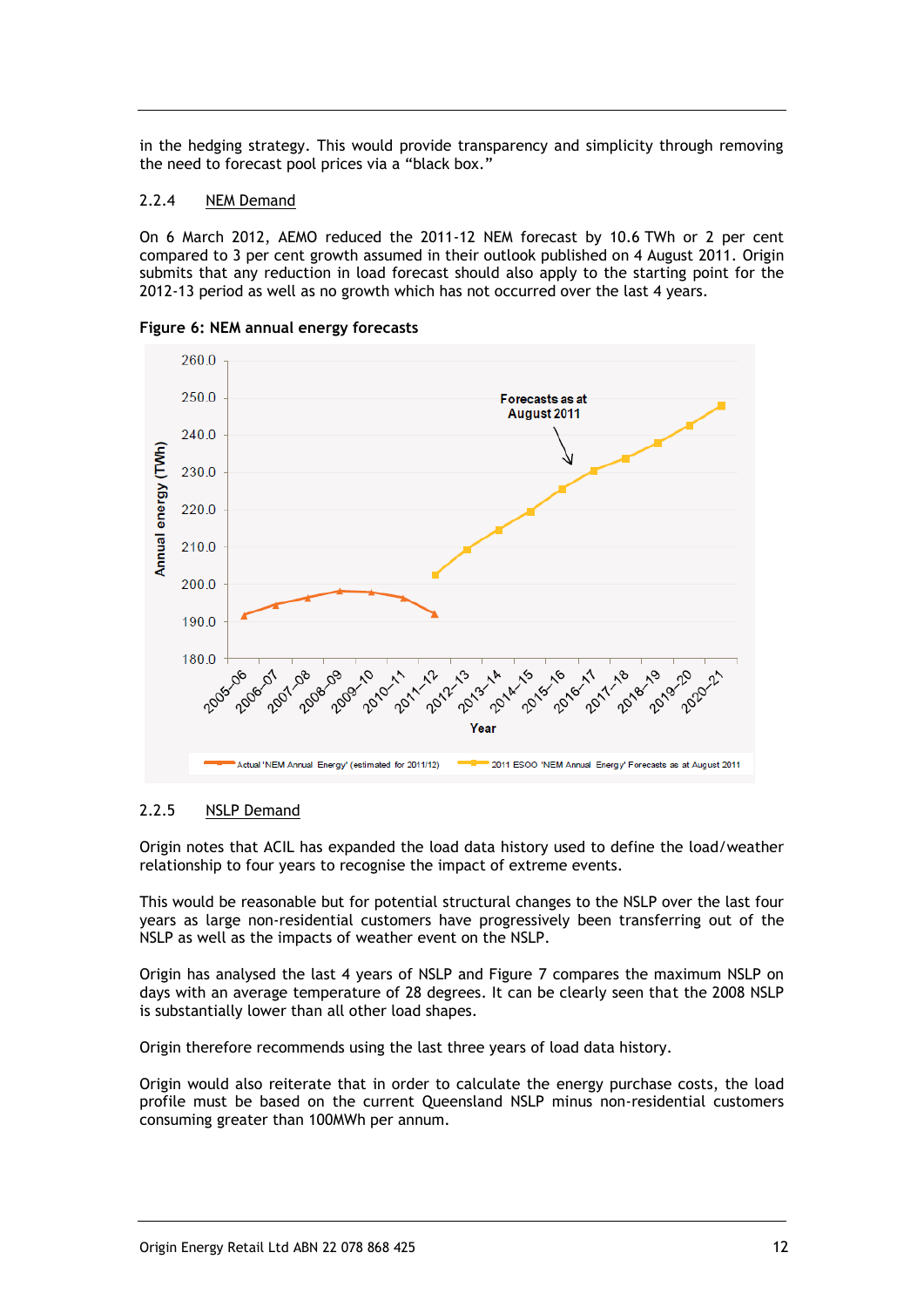The QCA has taken advice from Energex that the impact on the Large customers still remaining on regulated tariffs will be less than 1 per cent on the NSLP. Origin would challenge this assumption.

Origin estimates that approximately 10 per cent of the current Energex NSLP load is made up of Large customers on regulated tariff. This is not inconsequential. Using the NSLP without removing the remaining 100MWh customers currently in the shape is unrepresentative of the load which will be faced by retailers in 2012-13. The new Energex NSLP will be peakier than the current NSLP.



**Figure 7: Energex Maximum NSLP, 2008 to 2011**

### <span id="page-14-0"></span>2.2.6 Transmission Constraints

Finally, Origin would highlight that by omitting transmission constraints, ACIL's modelling is always likely to underestimate the real cost of energy in Queensland.

Transmission constraints are a significant driver of pool price volatility in Queensland with the recent Calvale-Wurdong transmission constraint during the first quarter of 2012 adding over \$4/MWh to the quarterly pool price. This in a significant omission but is probably not a priority given the many other issues with ACIL's modelling approach and current unrealistic outcomes.

## <span id="page-14-1"></span>**2.3 Accounting for Energy Losses**

Origin accepts the approach by the QCA to adopt the most recent transmission and distribution loss factors relevant to the Energex area published by AEMO available at the time of finalising the price determination.

Origin notes that the wholesale energy cost, including carbon, has been escalated by these energy losses but would highlight that the QCA has failed to escalate some of the other energy costs accordingly.

The cost of the Gas Scheme, NEM fees and ancillary costs are accrued on energy sales but the liabilities of the renewable energy schemes are accrued on energy purchases and therefore require escalation by energy losses.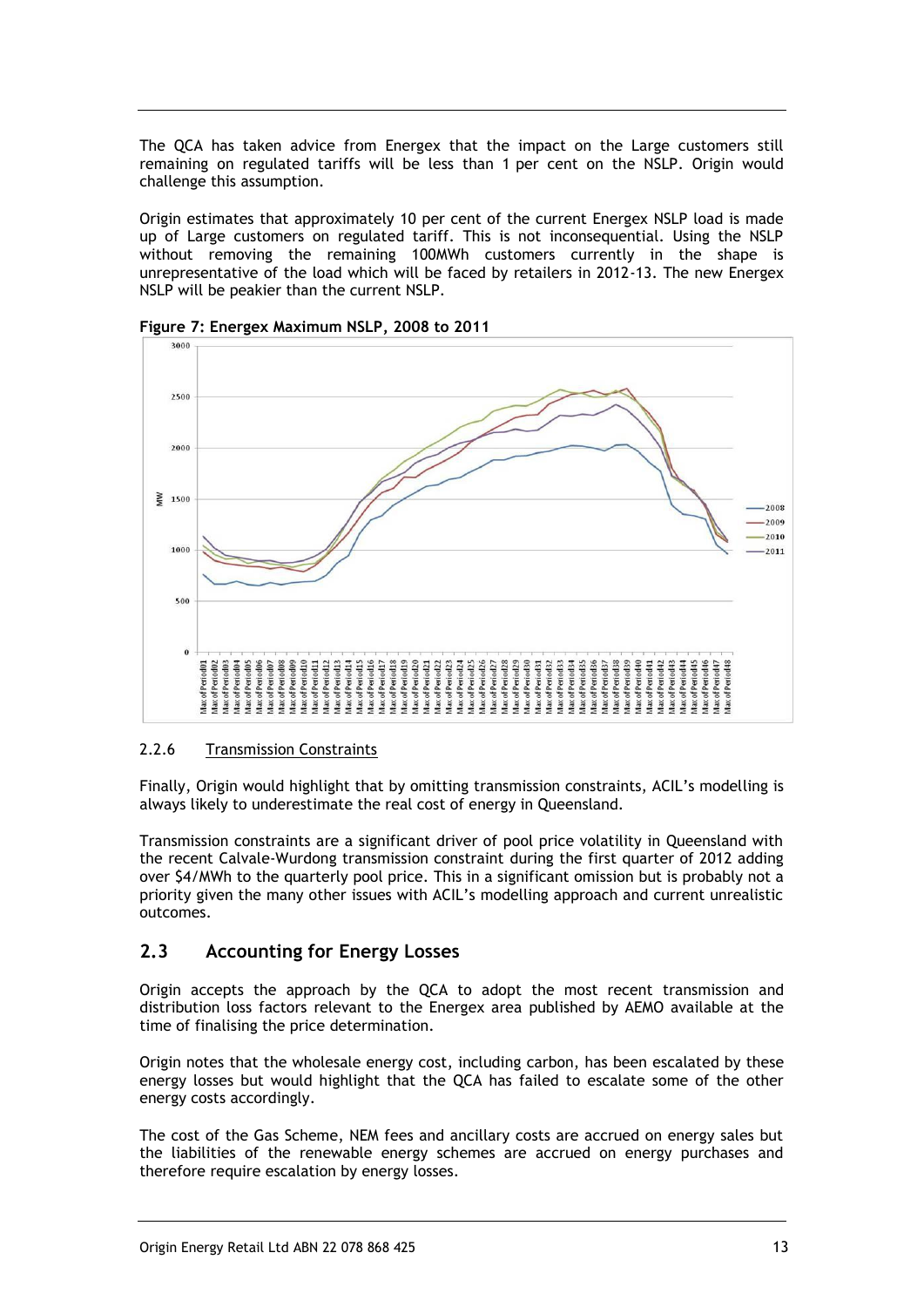## <span id="page-15-0"></span>**2.4 Carbon Pricing**

Origin agrees with the use of the average carbon intensity of the National Electricity Market (NEM) as being the correct approach for estimating the cost of carbon.

Origin is concerned that ACIL has used a carbon intensity of 0.87 based on a forecast for the 2013 calendar year when recent AEMO data has highlighted a carbon intensity of around 0.92 over the last 12 months.

This AEMO data actually calculates the average carbon intensity at the generator gate rather than the Regional Reference Node, therefore the emissions getting the energy from the generator gate to the Regional Reference Node are not even included.

Consequently, Origin supports ACIL using the average carbon intensity being calculated at the Regional Reference Node via the application of Marginal Loss Factors to AEMO's generation and emission intensity data.

Unfortunately, this exposes a further flaw in the energy purchase cost methodology and calculations performed by ACIL. ACIL has calculated a carbon inclusive energy purchase cost so recognising that the impact of carbon is actually higher will only reduce the load weighted energy cost underlying this.

As shown above, the underlying load weighted energy cost currently estimated by ACIL is already unrealistically low. This creates a further challenge for ACIL's modelling in that it must adjust its methodology to produce both an underlying energy cost and carbon cost that are both realistic and defendable.

### <span id="page-15-1"></span>**2.5 Green Schemes**

#### <span id="page-15-2"></span>2.5.1 Queensland Gas Scheme

Origin supports the QCA's use of a longer time series of data to estimate GEC costs for 2012-13. Although it is likely that the scheme will cease in the near future, the scheme is based on the calendar year so it is likely to continue throughout 2012 as a minimum. As such, Origin supports the calculation of GEC costs for both 2012 and 2013 until the Queensland Government announces otherwise.

#### <span id="page-15-3"></span>2.5.2 NEM participation fees and ancillary services charges

Origin supports the methodology used to estimate the cost of market fees and ancillary services.

#### <span id="page-15-4"></span>2.5.3 LRET

The QCA has calculated the LRET in a similar manner to the BRCI 2011-12.

Origin has always expressed concerns with an LRET estimate based on weekly market prices and that the data from the period when the REC market was depressed will under-estimate the actual costs to retailers. The LRET cost for 2012 still contains this data sequence but Origin contends that the QCA method is reasonable in that the LRET price for 2013 will only contain data from 1 January 2011 when the Expanded Renewable Energy Scheme commenced.

Origin believes this is the more robust approach than using two years of previous data for both calendar years as it will at least not include six months of distorted low REC prices for 2013.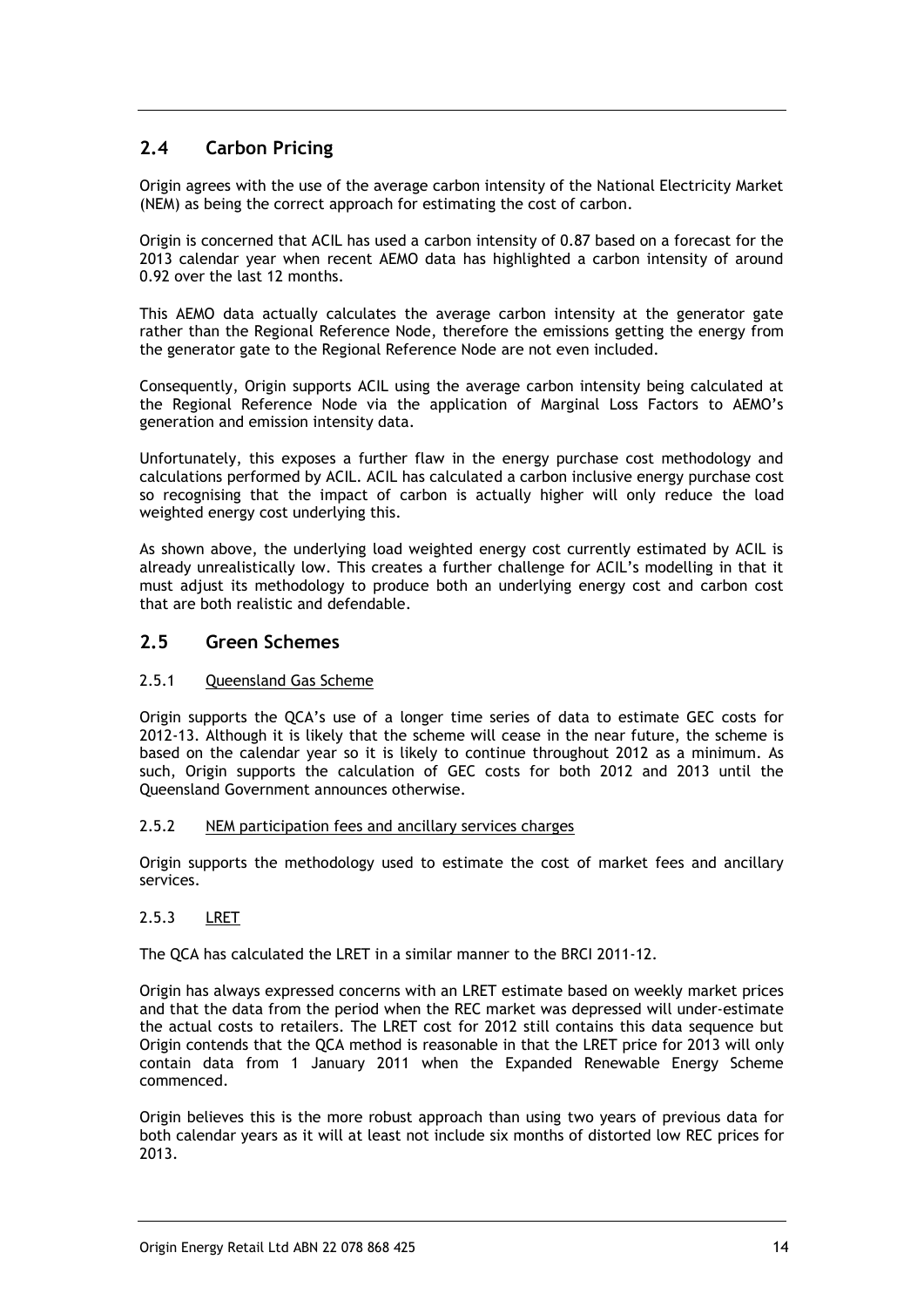#### <span id="page-16-0"></span>2.5.4 SRES

Origin agrees with the formula for calculating the SRES cost allowance outlined by ACIL.

However, as indicated in previous submissions, while the SRES cost estimate is reasonable at this point in time, it is based on a non-binding estimate for 2013.

Origin still considers that, in the absence of a pass through mechanism, this approach is unfairly placing all risk surrounding this uncontrollable cost onto energy retailers. The consideration of SRES costs within the Queensland pricing framework has already resulted in Origin and other retailers not recovering the appropriate SRES costs in the retail electricity tariffs in both 2010-11 and 2011-12. These were costs amounting to tens of millions of dollars.

Therefore, the current QCA estimation method places substantial financial risk on retailers which the QCA could eliminate by varying its methodology. Origin reiterates that the QCA could apply the costs of the 2012 calendar year SRES liability as the 2012-13 SRES cost estimate.

This would clearly resolve the forecast error risk inherent in basing the SRES costs on the tariff year but does introduces a six month timing lag between the time the costs are incurred and the recovery of those costs through price. Origin would ask the QCA to investigate and respond to this approach as it has the benefit of:

- transparency by replicating the SRES liability without the need for forecasting;
- consistency with the terms of reference as it is derived from the actual cost of supply for SRES liability. The terms of reference do not confine the actual cost of supply to the tariff year and therefore the basis of denying the proposal for 2012-13 on legislative grounds is not valid;
- removing forecast error as ORER publish an annual STP for each compliance year going forward which will provide an exact measure of the liability; and
- removing the requirement to include a cost pass through mechanism to account for actual SRES differences.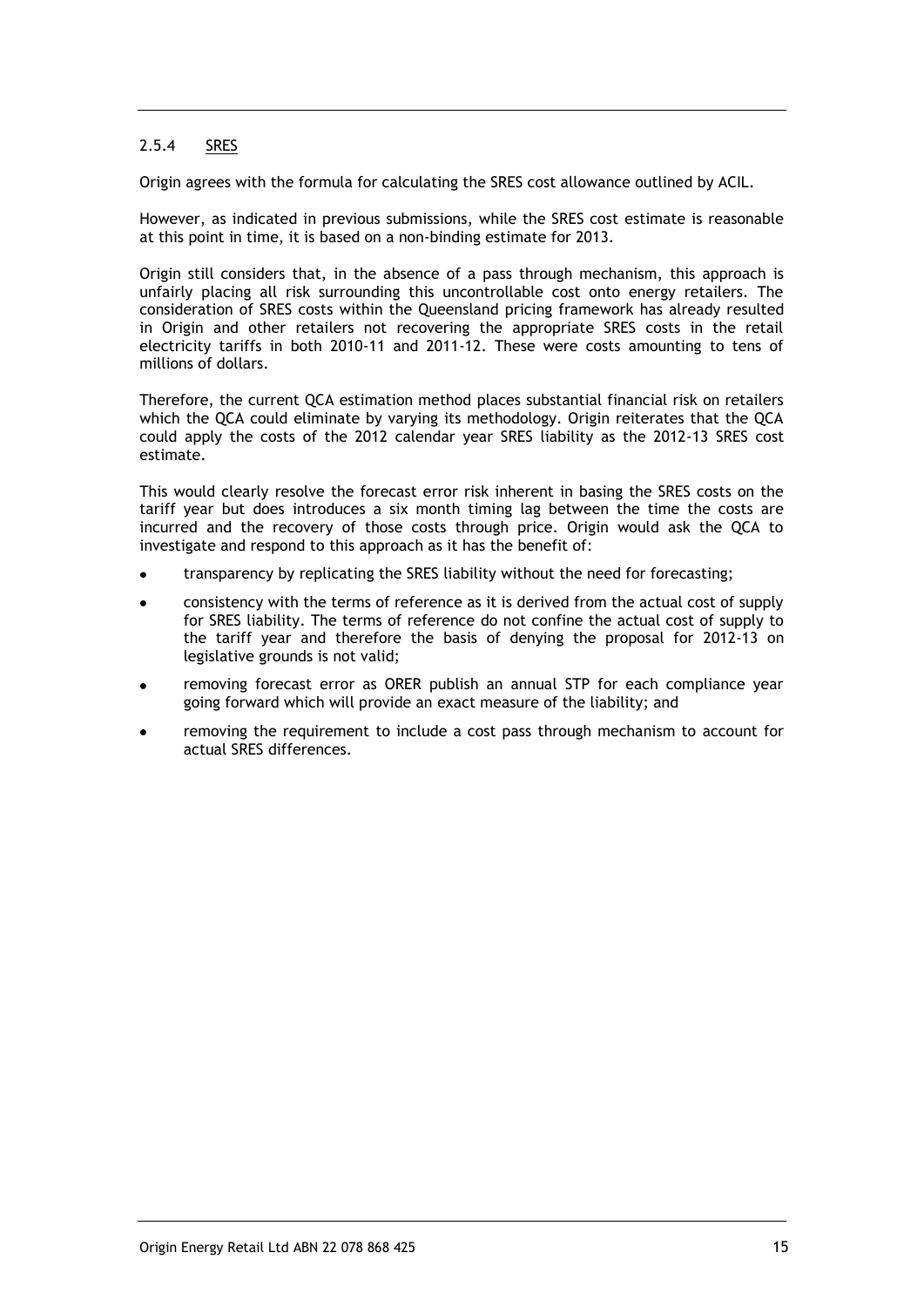## <span id="page-17-0"></span>**3. Retail Costs and Margin**

Origin agrees, in principle, to the methodology utilised by the QCA in determining retail costs. Retail costs should include an allowance for customer acquisition and retention costs, take into account the risks retailers face in operating in an electricity market as well as the need for headroom in the appropriate tariffs to continue to encourage competition in Queensland.

As previously stated, Origin supported a benchmarking approach of retail costs and margin in the absence of available data from retailers. In particular, Origin supported a benchmarking approach using the current escalated Queensland retail cost as determined in the 2011-12 BRCI determination as a starting point. The Draft Decision on retail costs therefore appears appropriate given the available benchmarks but Origin would caution the QCA to not adjust the allowance down given there are significant changes in the Queensland market that are not reflected in other jurisdictional benchmarks. The known changes include:

- the changes to tariff structures, removal of tariffs and new tariff arrangements from 1 July 2012 will be a significant expense item from a capital and ongoing cost point of view;
- the costs of administration and reporting obligations under the carbon tax from 1 July 2012; and
- the implementation of the National Energy Consumer Framework (NECF) from July 2012.

Although the QCA is understandably reluctant to make allowances for these retail costs in the 2012-13 Draft Decision as the actual costs are not yet fully known, Origin believes that there should be some recognition of these costs in any future determinations.

Origin notes the QCA Draft Decision proposes that the relevant ROC allowance be allocated to the fixed component of each retail tariff. Although Origin was amenable to up to 25 per cent of these costs being recovered by variable charges to mitigate customer impacts, it fully supports the QCA approach.

There are large fixed cost components to the selling and supplying of electricity in both the transmission and distribution network charges as well as retail operating costs. In the retail market, there are fixed costs that arise due to the nature of contracting appropriate supply and the billing and servicing retail customers. A retailer's ability to recover these fixed costs is reliant on pricing structures and the proposal by the QCA is appropriate.

Origin also considers the use of the IPART benchmark for retail margin is appropriate if the QCA can rectify the substantial under-estimate of the wholesale energy cost allowance within the Draft Decision.

Origin has previously argued that the IPART benchmark is not sufficient as the IPART regulatory framework has substantially less risks because of the use of the LRMC floor price, which smoothes energy cost, and a cost pass through mechanism that can account for uncertainties such as SRES cost variations. Admittedly, the QCA has attempted to deal with these risk exposures through the issue of headroom.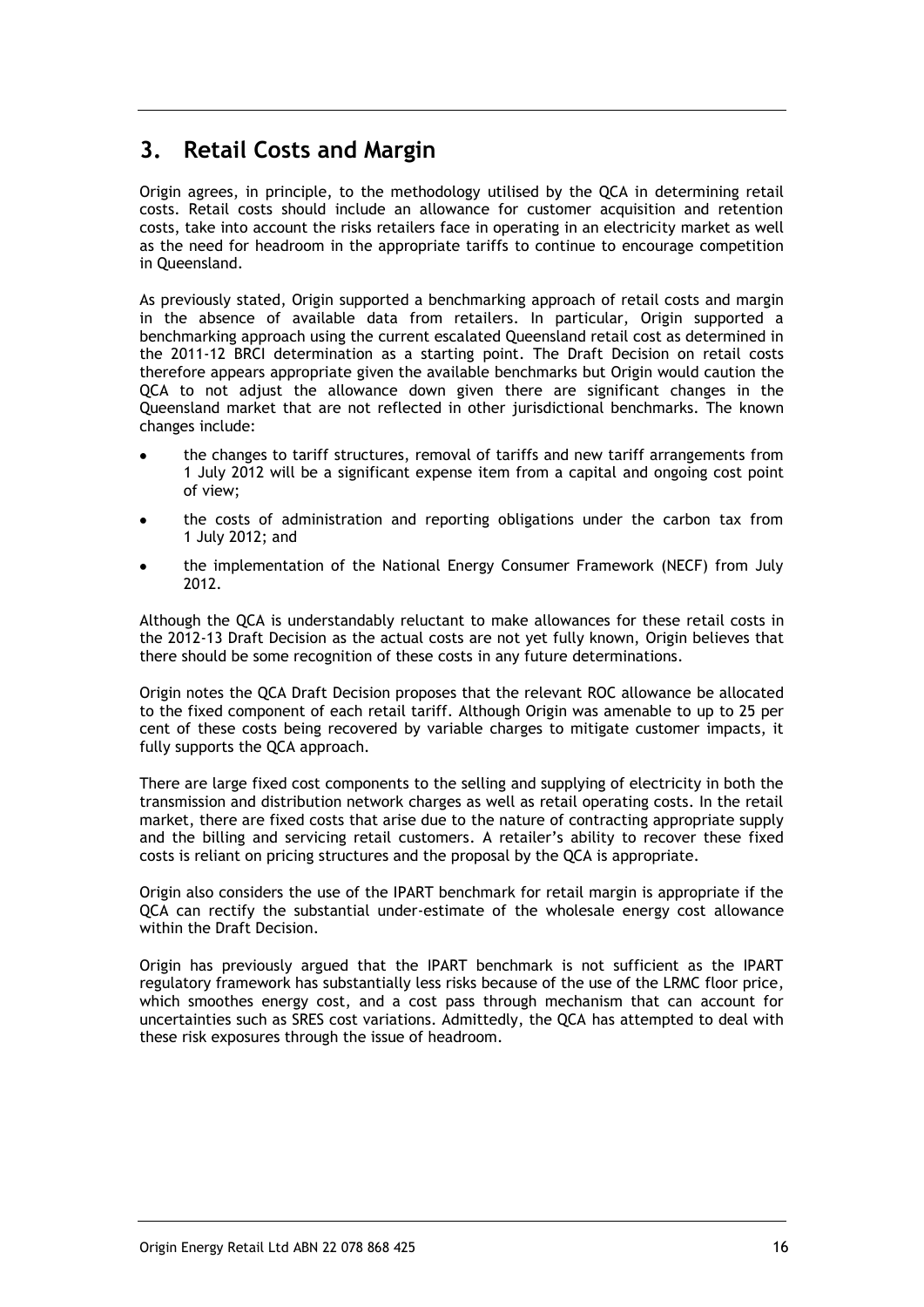## <span id="page-18-0"></span>**4. Network Costs**

Origin notes that the QCA's Draft Decision will base regulated retail tariffs for 2012-13 on:

- Ergon Energy's network tariffs and charges for non-residential customers with consumption greater than 100 MWh per year and for street lighting; and
- Energex network tariffs and charges for all other customers, including unmetered loads other than street lighting.

Origin is supportive of this approach. It ensures tariffs are cost reflective to the relevant classes of customer and to customers of varying sizes in the relevant distribution area. This proposal will ensure that a wider group of customers across Queensland have access to the benefits of competition.

Origin believes that a fundamental element of the 2012-13 pricing framework is ensuring that the N+R pricing is evident in each of the tariffs determined. That is, there should be cost reflective rates for both the network and retail component of each tariff. The transitioning of tariffs to cost reflective levels should be dealt with through Government assistance rather than through other means. This ensures customers receive appropriate price signals to amend behaviours and thus reduce the demand on the electricity network.

Origin does have some concerns with the proposed network tariffs and their affect on retail tariffs such as the level at which the inclining block step rates derived for tariff 11. Origin believes that the setting of the rates should be on a cost reflective, revenue neutral basis for the network business, but the rates may need to be rebalanced.

For example, the third band of tariff 11 is relatively high, even in comparison to tariff 20 meaning that any residential customer consuming more than 9.5 MWh per annum would be better off on tariff 20 than remain on tariff 11. Given Energex's pricing principles, this cost allocation seems unreasonable and will be unsustainable with regard to managing customers' selection of the appropriate retail tariff.

A similar issue arises with tariff 12. The off peak rate is similar to the first band of tariff 11 such that any customer consuming less than 5 MWh per annum is better off on tariff 11 than tariff 12 irrespective of demand patterns. The rates of tariff 12 do not provide any incentive for a low energy user to switch to a time of use tariff.

Origin would also note that the differential pricing for peak and off peak rates on tariff 22 are minimal with these rates in close proximity to tariff 20 rates. The incentive for businesses to manage demand appears to be eroded in the new network tariffs.

Origin understands that the QCA do not have the powers to amend network tariffs but would urge Energex to review its network tariffs in light of the Draft Decision to ensure equity is achieved through its new pricing structures.

Origin's specific comments in response to the network issues raised in the Draft Decision are set out in the table below.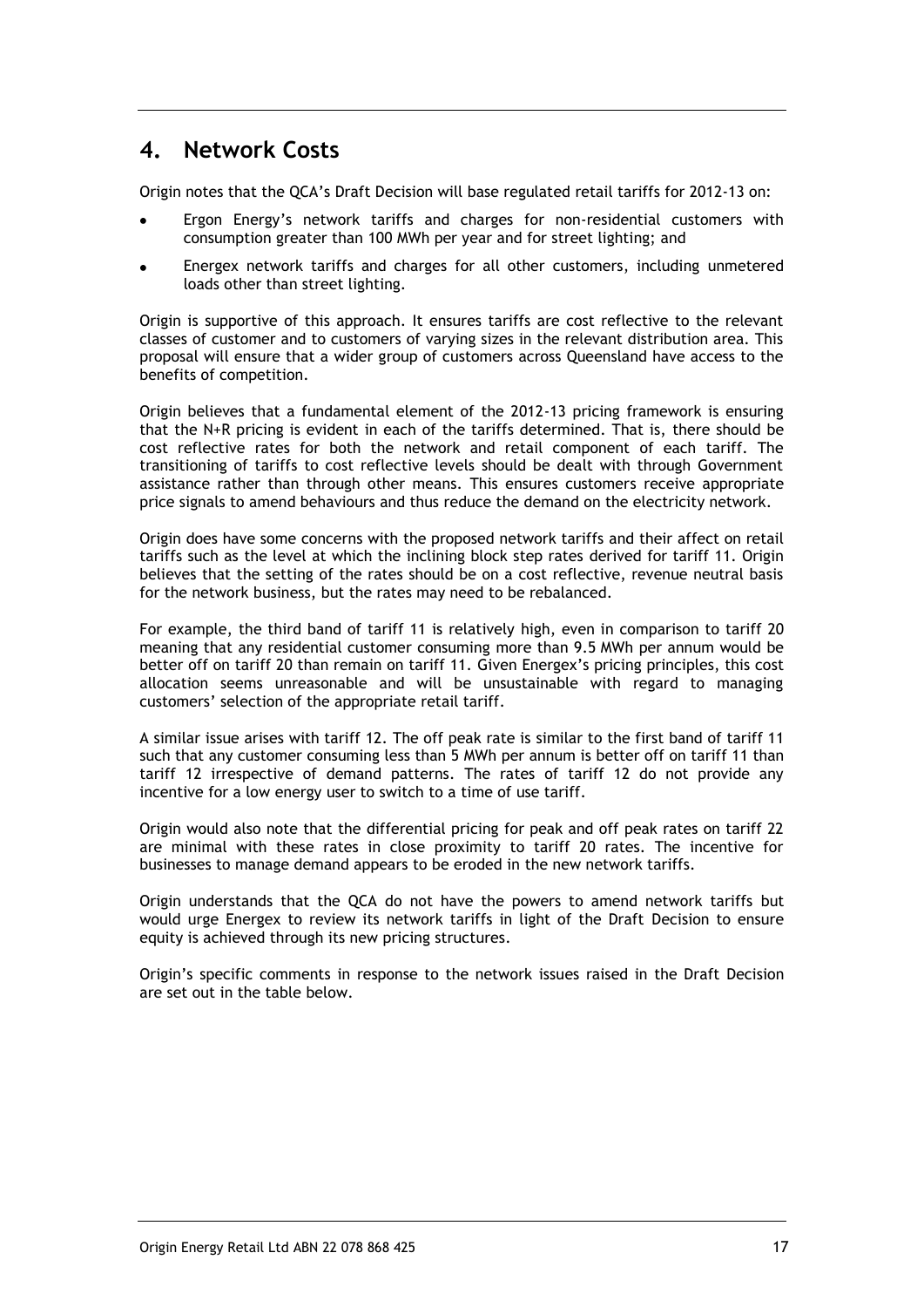| <b>Issue</b>                                                                                                       | <b>QCA Proposal</b>                                                                                                                                                                                                                                                                                                                                                                                                                                                                                      | <b>Origin Response</b>                                                                                                                                                                                                                                                                                                                                                                                                                                                                                                                           |  |
|--------------------------------------------------------------------------------------------------------------------|----------------------------------------------------------------------------------------------------------------------------------------------------------------------------------------------------------------------------------------------------------------------------------------------------------------------------------------------------------------------------------------------------------------------------------------------------------------------------------------------------------|--------------------------------------------------------------------------------------------------------------------------------------------------------------------------------------------------------------------------------------------------------------------------------------------------------------------------------------------------------------------------------------------------------------------------------------------------------------------------------------------------------------------------------------------------|--|
| Energex's network<br>tariff structure                                                                              | That the relevant tariffs should<br>be based on Energex's proposed<br>2012-13 network tariff structures.                                                                                                                                                                                                                                                                                                                                                                                                 | Agree.                                                                                                                                                                                                                                                                                                                                                                                                                                                                                                                                           |  |
| Residential<br>Inclining block and<br>time of use tariffs                                                          | That the tariffs should be based<br>on Energex's proposed 2012-13<br>network tariff structures.                                                                                                                                                                                                                                                                                                                                                                                                          | See comments above. Origin has<br>some concerns that Energex's<br>rates for T11 and T12 may be too<br>severe at certain steps but will<br>discuss with Energex.                                                                                                                                                                                                                                                                                                                                                                                  |  |
| Tariffs for farmers,<br>irrigators, customers<br>supplied under the<br>rural subsidy scheme<br>or Drought Declared | Remove T67 and T68. Customers<br>should be moved to T20.                                                                                                                                                                                                                                                                                                                                                                                                                                                 | Agree.                                                                                                                                                                                                                                                                                                                                                                                                                                                                                                                                           |  |
| Streetlighting and<br>other unmetered<br>supplies                                                                  | Streetlighting tariffs to be based<br>on Ergon Energy's network tariffs.<br>All other unmetered supply to be<br>based on Energex's network<br>tariffs                                                                                                                                                                                                                                                                                                                                                    | Agree.                                                                                                                                                                                                                                                                                                                                                                                                                                                                                                                                           |  |
| Obsolete and<br>declining block<br>retail tariffs                                                                  | Transitional measures should be<br>put into place to remove T37 and<br>T66 over a 12 month period                                                                                                                                                                                                                                                                                                                                                                                                        | Origin believes all tariffs should<br>be cost reflective and transitional<br>arrangements should be dealt<br>with through the Government.<br>Further comments on these<br>transitional arrangements are<br>included in section 5.1.                                                                                                                                                                                                                                                                                                              |  |
| <b>Tariffs for Large</b><br>(Ergon Energy)<br>customers                                                            | Regulated retail tariffs for large<br>customers in Ergon Energy's area<br>should be based on Ergon's<br>network tariffs.                                                                                                                                                                                                                                                                                                                                                                                 | Agree.<br>This would create a level playing<br>field and allow retailers to<br>compete for large customers<br>outside of south-east Queensland.                                                                                                                                                                                                                                                                                                                                                                                                  |  |
| Maintaining<br>alignment of retail<br>and network tariffs                                                          | Request Energex and Ergon<br>Energy to supply the QCA with its<br>proposed network prices when<br>submitted to the AER and use<br>these as the basis for notified<br>prices to apply from 1 July.<br>Should there be any material<br>change to these proposed tariffs,<br>regulated retail prices could be<br>adjusted after 1 July to this.<br>The QCA notes that prices under<br>the NECF can only be changed<br>once every 6 months and the<br>QCA's delegation to set prices<br>ends on 31 May 2012. | While Origin supports the QCA's<br>position in principle:<br>(1) How does the QCA define<br>material? Retailers should not<br>wear the costs due to timing<br>irregularities of different<br>Regulators<br>(2) Origin would support the<br>Queensland Government<br>amending the NECF pricing<br>policy whereby retailers can<br>only amend prices 6 monthly.<br>There should be an exception<br>included to this clause to<br>allow for prices changes in<br>circumstances where network<br>tariffs differ from the retail<br>pricing decision. |  |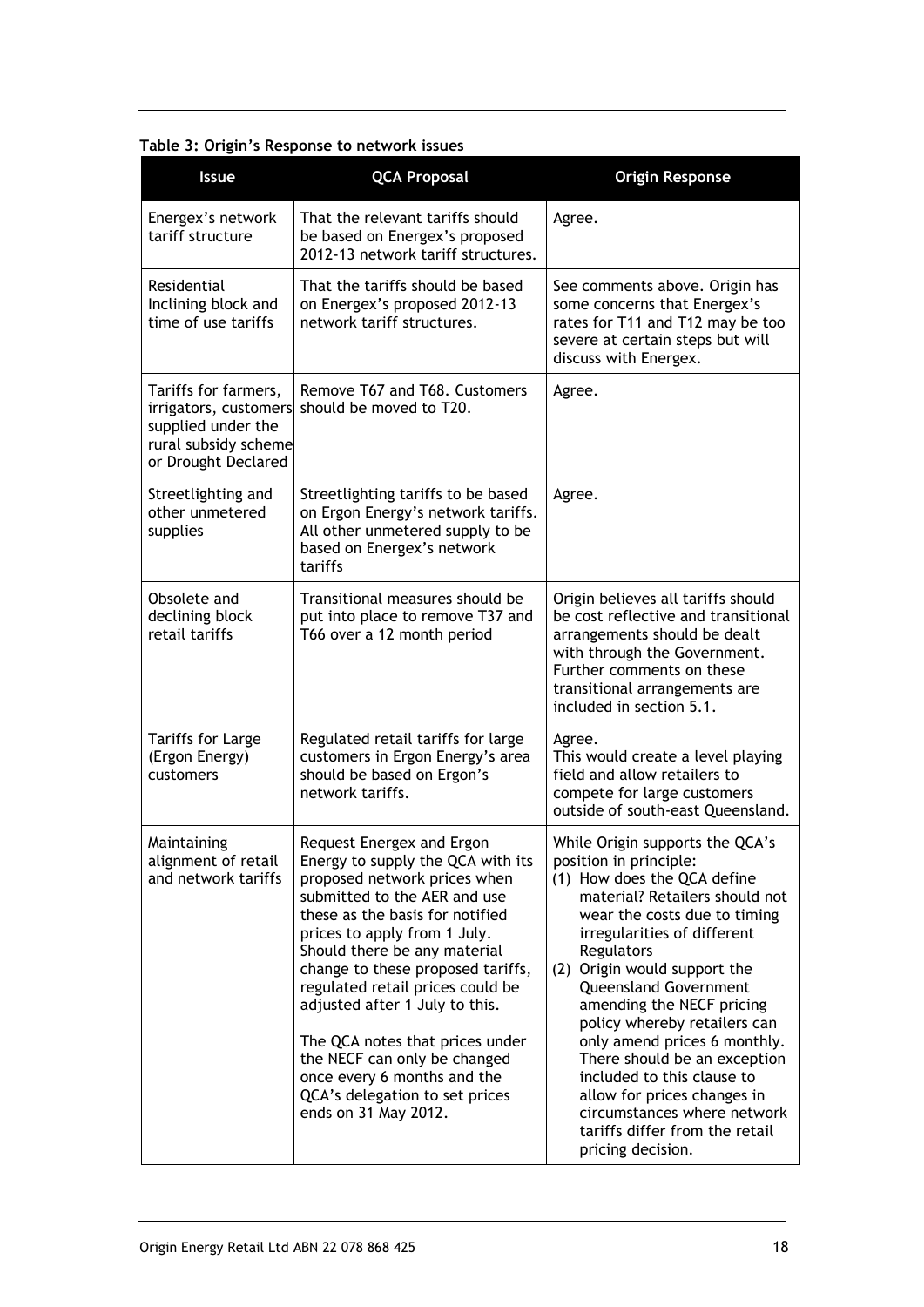## <span id="page-20-0"></span>**5. Competition, Transitional and Other Issues**

## <span id="page-20-1"></span>**5.1 Transitional Arrangements**

Origin is firmly of the view that social welfare concerns regarding the move to cost reflective tariffs should be dealt with by the Government through financial assistance rather than through distorting electricity prices. It is Origin's belief that customers need to see the full, cost reflective charge for their electricity consumption and this is even more important with the introduction of the carbon tax. If such a scheme is to have the desired impact on customer behaviour, actual prices need to be transparent.

Origin has particular concerns with the QCA's proposed transitioning of tariff 37 to a cost reflective rate over a 12 month period. There are a number of flaws with this approach:

- The proposed escalation of these tariffs is based on the BRCI methodology and not the new N + R framework. Network and retail costs are not transparent;
- All other tariffs are moving to cost reflective rates which removes the cross subsidisation of the various tariffs. This removes the ability for Origin to recover any cost shortfall from other retail tariffs; and
- It is implied that retailers should wear the financial costs of non-cost reflective tariffs over the transitional period. This is highlighted by the QCA's statement *"to hold a tariff below cost reflective prices would imply that either retailers continue to suffer financial loss…"<sup>5</sup>*

The above goes against the reform objectives of the QCA in that they have to have regard to *"the actual costs of making, producing or supplying the goods or services"<sup>6</sup> .* If the Queensland Government will not provide the financial assistance to impacted customers to achieve cost reflective tariffs, Origin is of the view that the costs of this transitioning framework should also be met by the network business. The relevant network tariffs should be appropriately adjusted downwards to reflect the transitioning rates. A retailer should not be the liable party to wear these costs.

As a standard retailer, the costs of transitioning are substantial and retailers should not be required to wear the risks of previous policy decisions to not adjust tariffs to cost reflective rates over previous determinations. The estimated financial burden to Origin for the transitioning of tariff 37 is almost \$700 per customer per annum.

## <span id="page-20-2"></span>**5.2 Tariff Gazette Issues**

It is noted that the Draft Determination includes a proposed Draft Tariff Schedule for 2012-13. Origin appreciates reviewing this advance draft of the schedule so that the business is able to ensure systems and processes are in place to comply with the requirements from 1 July 2012.

While reviewing the Draft Tariff Schedule, Origin notes that there have been numerous changes to tariff words and the terms and conditions of each of the tariffs. Specific comments are outlined below in Table 4.

<sup>-</sup><sup>5</sup>QCA, Regulated Retail Electricity Prices 2012-13, Draft Determination, March 2012,p80  $<sup>6</sup>$  lbid, p3</sup>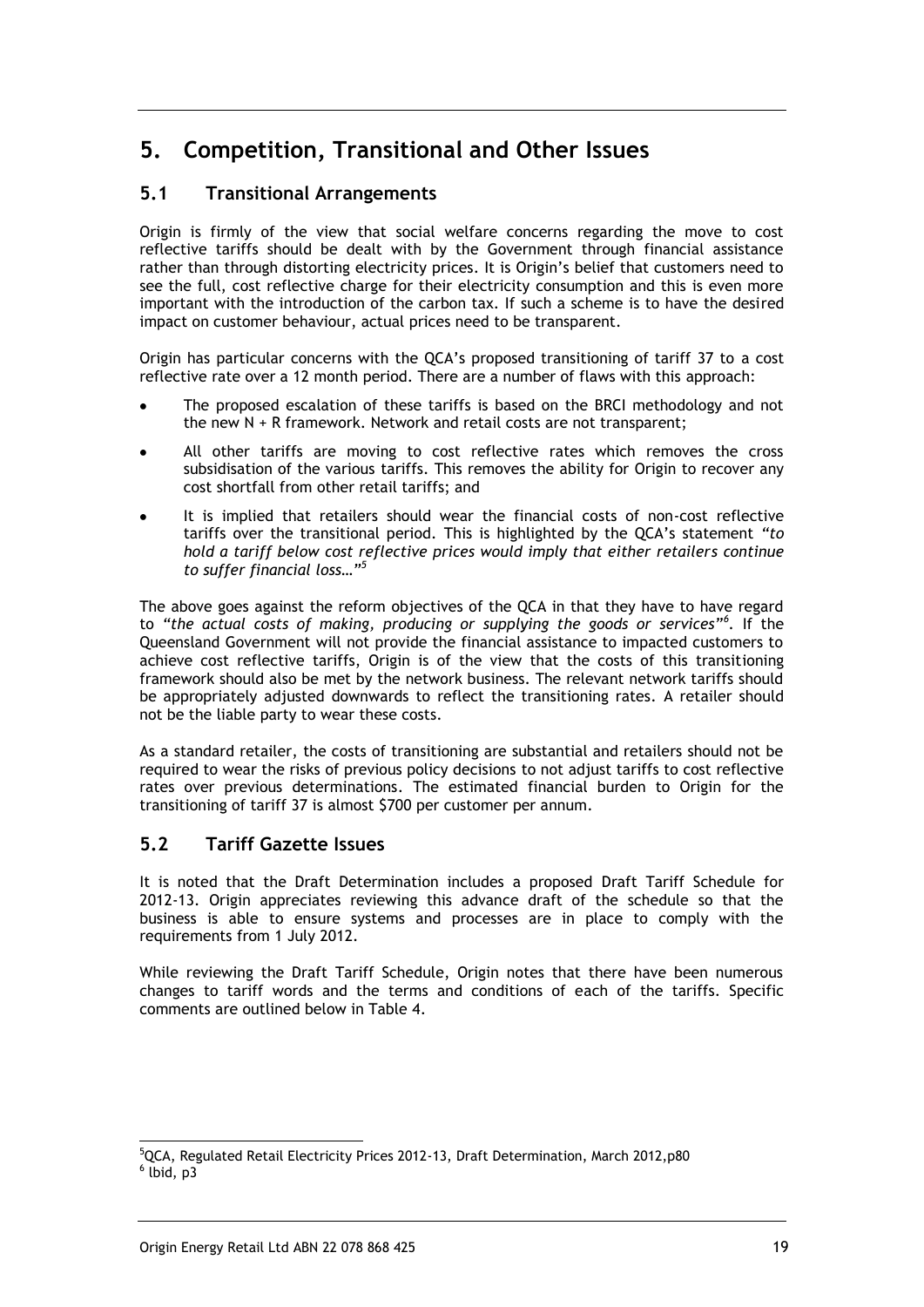| <b>Draft Report</b><br>Reference                | Tariff Schedule 2012-13                                                                                                                                                         | <b>Origin Response</b>                                                                                                                                                                                                                                                                                                                                                                                                                 |
|-------------------------------------------------|---------------------------------------------------------------------------------------------------------------------------------------------------------------------------------|----------------------------------------------------------------------------------------------------------------------------------------------------------------------------------------------------------------------------------------------------------------------------------------------------------------------------------------------------------------------------------------------------------------------------------------|
| Front page of<br>gazette (p106<br>Draft Report) | Sub clause (b) states that "the<br>retail entity has obtained the<br>customer's consent (as defined<br>in the Electricity Industry<br>Code)"                                    | The reference to the Electricity<br>Industry Code will need to be<br>replaced with the introduction of<br>the National Energy Consumer<br>Framework.                                                                                                                                                                                                                                                                                   |
| Part 1, Tariff 11<br>(p107 Draft<br>Report)     | Fourth paragraph under T12<br>states "Where a NMI has<br>multiple meters, the<br>consumption for all Tariff 11<br>meters will be aggregated for<br>billing purposes."           | Origin will need to confirm with<br>Government how this statement<br>equates with certain legacy on-<br>supply arrangements?                                                                                                                                                                                                                                                                                                           |
| Tariff 20 (p108<br>Draft Report)                | It is noted that the Tariff<br>Schedule no longer states that<br>T20 cannot be used in<br>conjunction with T22 at the<br>same NMI.                                              | Origin believes that the wording<br>from the 2011-12 Tariff Schedule<br>which states that T20 cannot be<br>used in conjunction with T22 at the<br>same installation should remain.<br>Different metering arrangements<br>would be needed for these tariffs<br>and it may not be appropriate to<br>allow both tariffs at the same<br>installation/NMI.                                                                                  |
| Tariff 31 and 33<br>(p108-109 Draft<br>Report)  | First paragraph under T31 and<br>T33 states "Customers can<br>access this tariff providing it is<br>in conjunction with a<br>residential or business tariff at<br>the same NMI" | While Origin agrees with this<br>principle moving forward, it should<br>be noted that Origin has a number<br>of historical accounts where T31 or<br>T33 are on a standalone basis. These<br>tariffs are not in combination with<br>any other business or residential<br>tariff. This statement may need<br>clarification that from 1 July 2012,<br>this tariff can only be accessed if it<br>is in combination with another<br>tariff. |
| Tariff 31 and<br>33(p109 Draft<br>Report)       | Third last paragraph for T31<br>and T33 states "Connections to<br>this tariff may also be agreed<br>to by the distribution entity".                                             | Origin does not agree with the<br>inclusion of this statement. It is up<br>to the retail entity to arrange<br>connections on behalf of the<br>customer with the distribution<br>entity. Origin questions how the<br>retail entity will be notified that<br>they have connected a customer to<br>this retail tariff.                                                                                                                    |
| Tariff 37 (p110<br>Draft Report)                | A minimum charge per month<br>has been retained.                                                                                                                                | Origin believes that all minimum<br>charges should be converted to fixed<br>charges.                                                                                                                                                                                                                                                                                                                                                   |
| Tariff 41 (p110<br>Draft Report)                | Demand charges are expressed<br>on a monthly rate basis (ie.<br>c/kW/month).                                                                                                    | Agreed                                                                                                                                                                                                                                                                                                                                                                                                                                 |

**Table 4: Origin's comments on the Draft Tariff Schedule 2012-13**